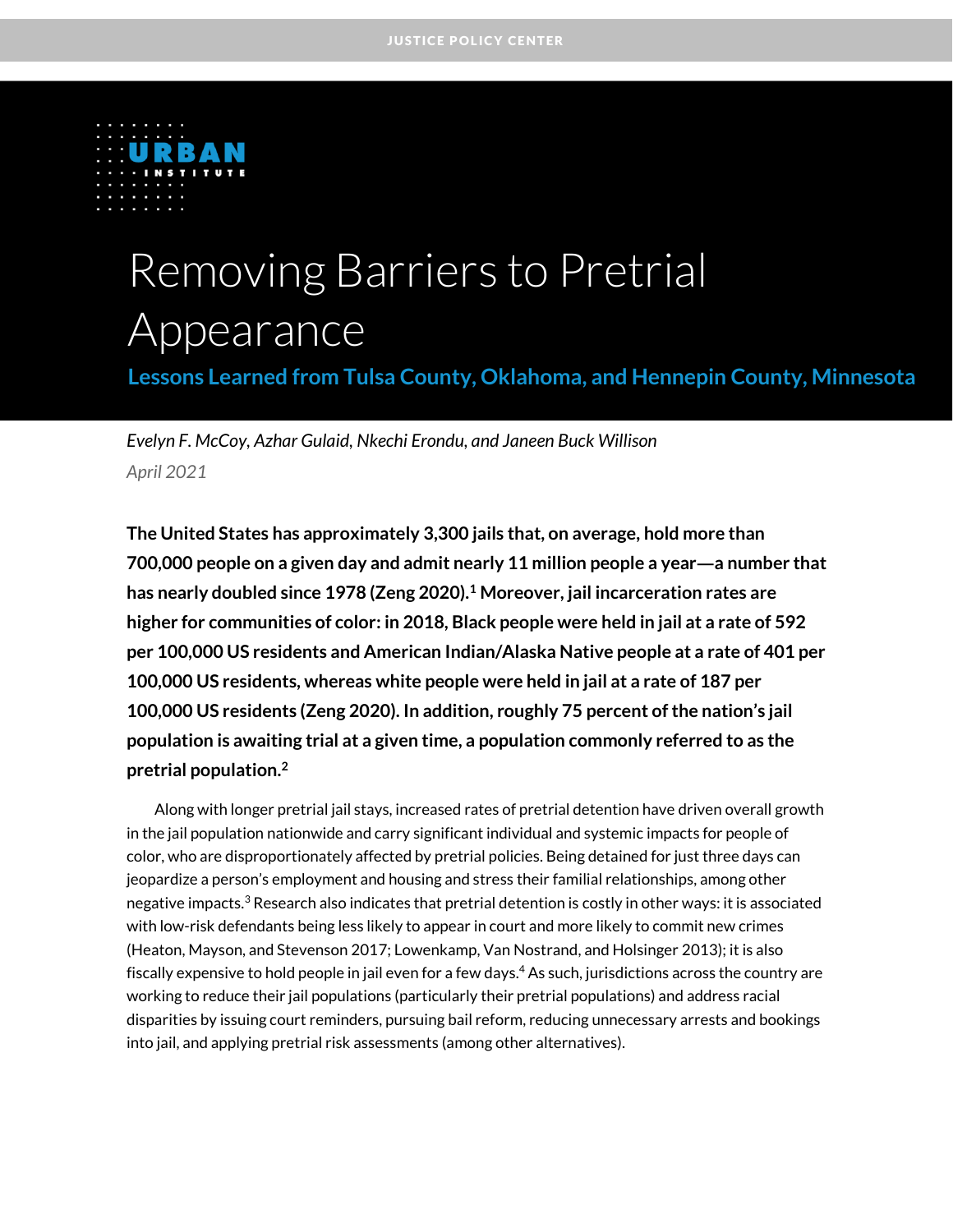This case study, part of a series highlighting work supported by the Safety and Justice Challenge Innovation Fund, examines the experiences of Tulsa County, Oklahoma, and Hennepin County, Minnesota, which implemented strategies to reduce rates of failure to appear (FTA) in court and to reduce their respective jails' pretrial populations. The Tulsa County Public Defender's Office partnered with Uptrust, a California-based technology firm that builds software to help people navigate and successfully exit the criminal justice system, to implement a two-way text messaging app that reminds clients of upcoming court dates and reduces barriers to court appearance by connecting clients to an embedded social services case manager who helps them access services and assistance with basic needs such as transportation. The Minneapolis City Attorney's Office, the Hennepin County Public Defender's Office, and the Hennepin County Criminal Justice Coordinating Committee (CJCC) partnered with Hitch Health, a local health care technology company that connects patients with ride services to medical appointments, to implement Court Ride, which provides free rides to court and court-related appointments to defendants who lack reliable access to transportation.

This case study draws on regular communication between the Urban Institute and Tulsa and Hennepin Counties during the 18-month Innovation Fund implementation period (October 2018 to March 2020), analysis of program materials, administrative data, a survey of public defenders in Hennepin County, and a dozen interviews with public defenders, judges, community partners, and other stakeholders in both sites affiliated with Innovation Fund work.

#### BOX 1

#### **The Safety and Justice Challenge's Innovation Fund**

The John D. and Catherine T. MacArthur Foundation launched the Safety and Justice Challenge in 2015 to address the misuse and overuse of jails, a main driver of incarceration in America. In 2016, the foundation established the Innovation Fund to provide jurisdictions small grants to test ideas for safely reducing the US jail population while maintaining or enhancing public safety. Innovation Fund jurisdictions received small grant awards, technical assistance from the Urban Institute, and access to the Challenge's peer learning network. The initial Innovation Fund cohort included 20 competitively selected jurisdictions in 2017, and in June 2018, Urban added 12 sites through a second competition, to expand the breadth and variety of initiatives.

# Factors Contributing to and Strategies to Reduce Failure to Appear

Targeting rates of failure to appear in court in local jurisdictions is key to reducing pretrial jail populations, especially because FTA can result in bench warrants and ultimately detention. Although the term "failure to appear" may imply intentional fleeing from court or a "failure" on a defendant's part,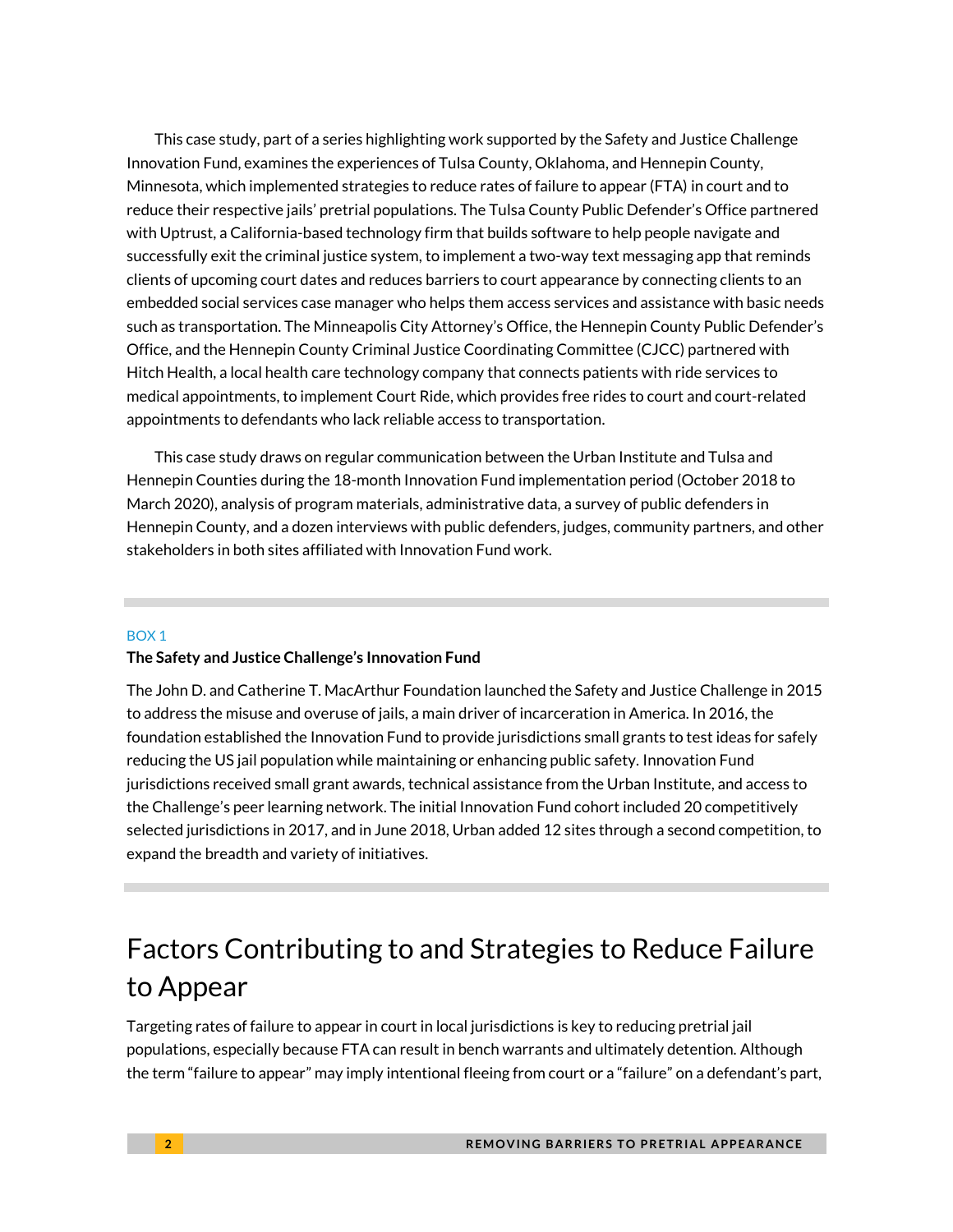the reality is usually far more innocuous. Factors contributing to FTA include lack of transportation, work conflicts, child care obligations, and people simply forgetting their court dates (Schnacke, Jones, and Wilderman 2012; Tomkins et al. 2012). Some of these factors can influence a person's decision to appear—for example, one might consider the cost of appearing in court (and thereby missing work, having to arrange child care, etc.) to outweigh the cost of not appearing (Cooke et al. 2018). Vulnerable populations, including people experiencing homelessness, mental illness, or substance use disorders, particularly struggle to appear for their court dates and might benefit from interventions designed to reduce FTA.<sup>5</sup>

Failure to appear (that is, the missing of appointments) is not unique to the justice system, and other fields have found ways to address it. Health care providers have found effective methods—such as mailed appointment reminders, phone calls, and text messages—to address this issue without imposing sanctions on patients who miss appointments (Barron 1980). Similar strategies have been adapted for the justice system: jurisdictions across the United States attempting to reduce FTA rates primarily use court date notification and reminder programs, although court reminders have not yet been widely adopted (PJCC 2017). Such programs have varied in format and have taken different approaches to reminding people of court dates. For instance, Coconino County, Arizona, implemented a live-caller program in 2006 through which volunteers called defendants five to seven days before their scheduled appearances; the program reduced FTA rates by 19.5 percent (PJCC 2017). Multnomah County, Oregon, implemented the Court Appearance Notification System, which delivered defendants automated reminders via phone approximately three days before scheduled court dates and reduced the county's FTA rate by 13 to 16 percent among people who were successfully contacted (Nice 2006). Nebraska fielded a pilot program in 2009 and 2010 to test postcard notifications and reduced its FTA rate from 12.6 to 8.3 percent by including language about sanctions for nonappearance (Tomkins et al. 2012). Studies have also shown that reminders that address behavioral barriers for nonappearance by including "plan-making" elements in messaging (what time a person should appear, whether they have arranged transportation, etc.) help reduce FTA rates (Cooke et al. 2018). Overall, substantive reminders that include plan-making elements and information on sanctions have proved effective for reducing FTA rates (Bornstein, Tomkins, and Neeley 2011).

Though the programs described above had success in reducing FTA rates, they tended to provide simple reminders and/or highlight the consequences of failing to appear. And although court date notification is the most commonly evaluated method of reducing FTA, jurisdictions are employing innovative strategies to address other barriers to appearance, such as lack of transportation, work conflicts, and child care needs. For example, in 2016 the Pima County Consolidated Justice Court in Tucson, Arizona, began offering extended evening and weekend hours and opportunities for defendants who miss their court dates to appear and quash their warrants (Bernal 2017). Like Hennepin and Tulsa Counties, it implemented the intervention as part of its work with the Safety and Justice Challenge.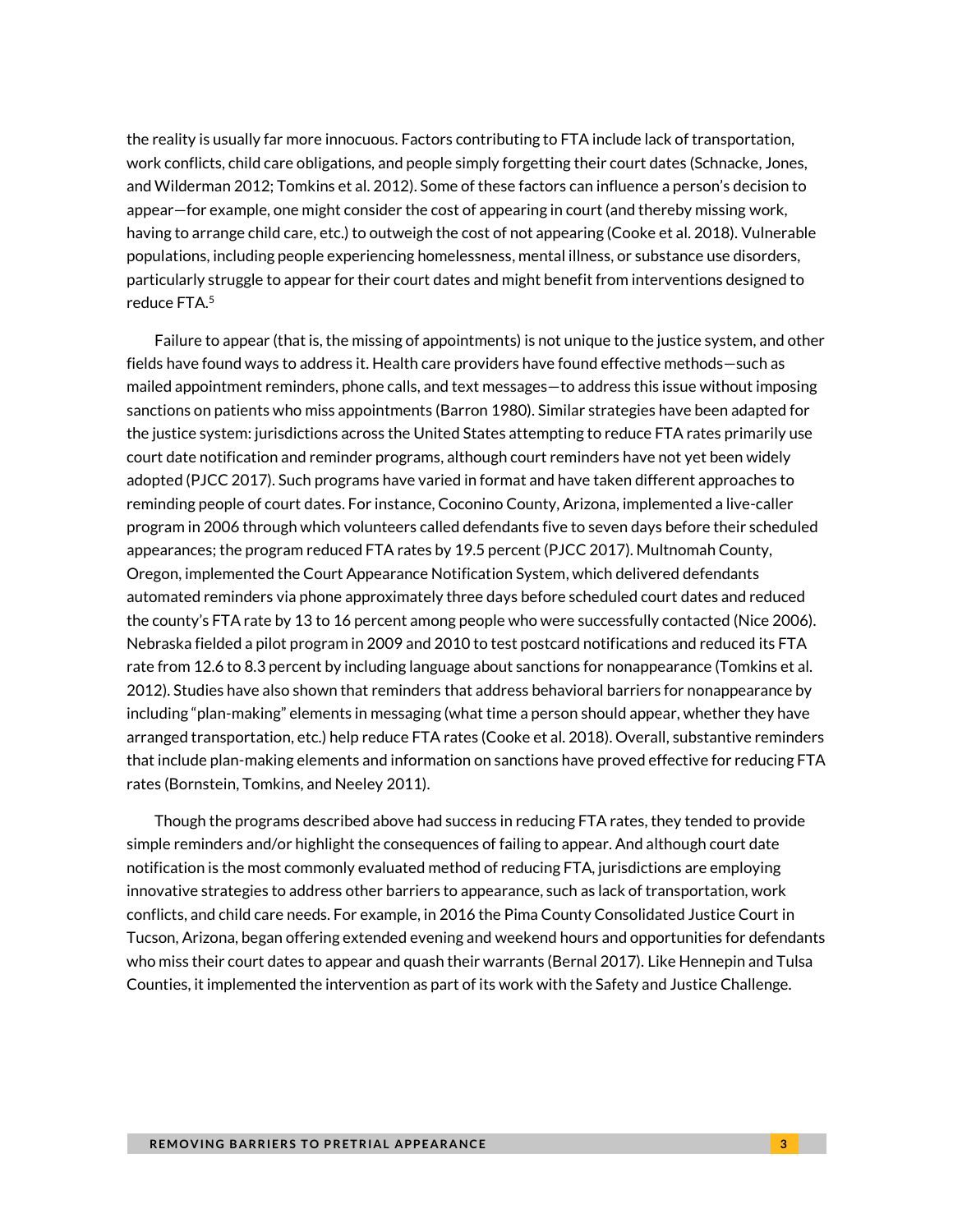## Interventions to Address Barriers to Pretrial Appearance

In this section, we provide an overview of Tulsa County's and Hennepin County's interventions to reduce FTA rates in their communities.

### **Uptrust in Tulsa County**

Tulsa County is located in northeastern Oklahoma and is the second-most-populous county in the state. Tulsa County Jail, which is operated by the Tulsa County Sheriff's Office, can hold nearly 2,000 people (its reported capacity is 1,970). When it applied for an Innovation Fund grant in 2018, the county reported that the incarceration rate in the jail had increased approximately 43 percent in the previous two decades and had exceeded the national average since 2012.<sup>6</sup> Roughly 14 percent of people detained in the jail were there for failing to appear, most of whom were not facing new charges. People incarcerated for FTA were detained for 15 days on average, resulting in nearly \$1.2 million in jail costs.

In 2017, Tulsa County enlisted the help of the Vera Institute of Justice to examine drivers of growth and overcrowding at its county jail, where the population increased by nearly 200 percent from 2016 to 2017 (Fishman et al. 2017). Vera found that a key driver was people jailed because of warrants (30 percent of jail admissions), particularly warrants for failure to pay fines and failure to appear in court, which accounted for 14 percent of the jail's 26,000 admissions in 2017. One of Vera's recommendations was to institute a court reminder system in the municipal and district courts and to examine the actual current rates, timing, and causes of FTA.

In response to this feedback, the Tulsa County Public Defender's Office partnered with [Family &](https://www.fcsok.org/about-us/) Children's [Services](https://www.fcsok.org/about-us/) (FCS), Oklahoma's largest nonprofit community mental health center, to implement Uprust, a two-way text messaging tool, to remind clients of upcoming court dates, facilitate transportation, and connect clients with an FCS case manager embedded in the Tulsa County Public Defender's Office. Tulsa used the Innovation Fund both to facilitate the implementation of Uptrust and to hire a part-time FCS case manager who would work out of the public defender's office to enroll clients in Uptrust, monitor Uptrust messages, and refer public defenders' clients to services such as counseling, addiction recovery support, and psychiatric medication, as well as linkages to transportation, regardless of their ability to pay.

#### BOX 2

#### **Uptrust**

Having worked with public defenders' offices since 2016, Uptrust (a California-based technology firm) "builds software to help people navigate and successfully exit the criminal justice system." Per its [website](https://www.uptrust.co/), its mission is to "keep people out of jail who should not be there. We are focused on reducing incarceration and humanizing the experience of going through the justice system." Uptrust, an app that enables two-way text messaging, allows public defense clients and others involved in the justice system to receive updates about court appearances and supervision appointments. The app also includes builtin data dashboards that can be tailored to local needs. As of October 2020, nearly 500 counties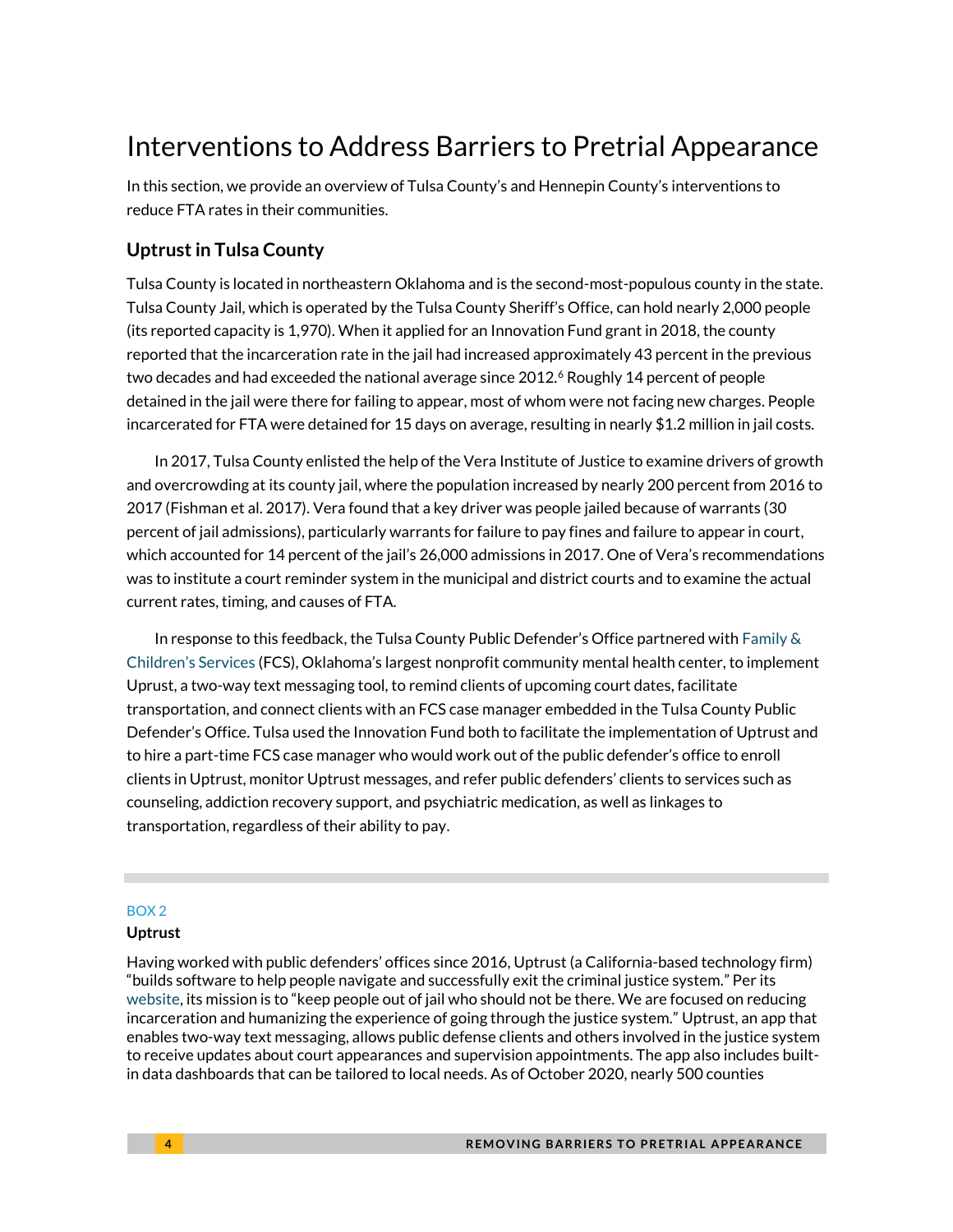nationwide were using Uptrust to help people navigate the justice system both pretrial and postconviction.

Before it implemented the Uptrust app, Tulsa County had a basic court reminder system that was rarely used to notify people via phone, text, or email about upcoming court dates. Further, public defenders did not record or track social service referrals. By implementing a program that reminds people of their court appearances and provides linkages to transportation and social services, Tulsa County aimed to reduce FTA and reduce the county jail's pretrial population by addressing underlying issues that may impact people's ability to appear in court.

### **Court Ride in Hennepin County**

Hennepin County is the most populous county in Minnesota and contains the county seat of Minneapolis. Hennepin County Jail, also known as the Adult Detention Center, has 839 beds and a functional capacity of 755 beds across two buildings—the Public Safety Facility and City Hall—that are treated as one facility. The average daily count of people in custody in the jail was 705 in 2019, of which 82 percent were in custody for felonies, 6 percent for gross misdemeanors, 7 percent for misdemeanors, and 4 percent for probable cause. Further, on average in 2019, 61 percent of people in custody were Black, 29 percent were white, 8 percent were Native American, and 2 percent were Asian. The average length of stay was 17.7 days for felonies, 2.9 days for gross misdemeanors, and 1.9 days for misdemeanors.

In 2015, Hennepin County issued 17,000 warrants on low-level misdemeanor cases for defendants who failed to appear in court (Minneapolis City Attorney's Office 2017). One of the most common reasons cited for FTA was the defendant being unable to find or pay for transportation to court. Public defenders reported that their clients were not often able to access reliable transportation; public transportation costs in the Minneapolis–Saint Paul metropolitan area were an issue for clients, and courthouses in suburban areas of the county were inaccessible to many clients.

The Hennepin County Criminal Justice Coordinating Committee—a committee of local justice system stakeholders including members of law enforcement, prosecutors, public defenders, and public officials at the county and city levels—established the Adult Detention Initiative, which worked on reducing bench warrants and created a program to send email reminders to people with upcoming court dates. The Court Transportation Pilot, eventually named Court Ride, was an extension of those efforts to reduce FTA and bench warrants.

Court Ride provides eligible defendants free rides to and from court and court-related appointments through a partnership wit[h Hitch Health,](https://hitchhealth.co/) a local partner company that focuses on improving transportation services for people served by Hennepin Healthcare (Hitch Health began as a mechanism to address the social determinants of health in historically disinvested communities). Hitch Health adapted its model to serve Hennepin County's criminal justice system by using data to contact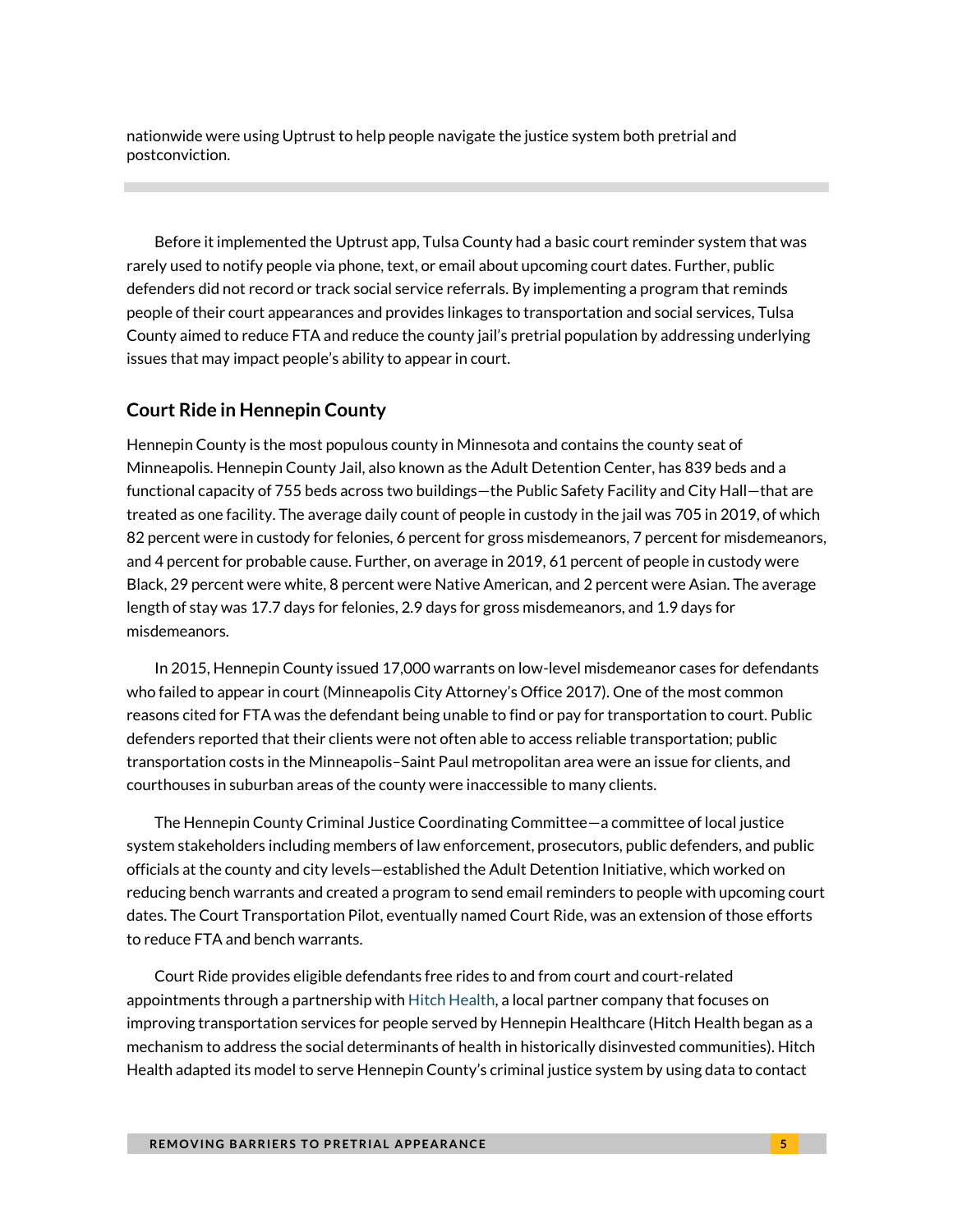eligible defendants and coordinate free rides using Lyft. Before their appointment or court date, a defendant receives a text message prompting them to opt in to the program. After doing so, they receive another text asking whether they need a ride. If they indicate yes, a Lyft driver picks them up and drives them to their appointment or court date. When the defendant is finished, they text "Ready" and a Lyft driver picks them up from the original drop-off location and returns them to their original pickup location. Unlike app-based rideshare clients, defendants do not need a smartphone to access the service; any cell phone with texting capability is sufficient. Importantly, the project experienced critical challenges implementing this automated process and instead relied heavily on manual input by multiple stakeholders to ensure defendants received rides during the first several months of implementation.

#### BOX 3

#### **Hitch Health**

Hitch Health is a Minneapolis-based technology startup that Upstream Health Innovations (created by Hennepin Healthcare) launched in 2017 to find new ways to provide health care at lower costs for patients through free rides to medical appointments. According to it[s website,](https://hitchhealth.co/#:~:text=Hitch%20Health%20is%20an%20innovative,and%20reduce%20no%2Dshow%20rates.&text=The%20patient%20schedules%20a%20clinic,used%20by%20the%20health%20system.) Hitch Health provides "an innovative software product that integrates any appointment system with any ride service to seamlessly and proactively remove transportation barriers and reduce no-show rates."

### Implementing Uptrust Technology in Tulsa County

Tulsa County has a history of high incarceration rates related to its pretrial population. As of 2018, its rate of incarceration had grown 43 percent since 1999, and since 2012 this rate has exceeded the national average. Vera found that of the nearly 26,000 jail admissions in Tulsa County in 2017, 14 percent resulted from FTA, and of these 14 percent, nearly one-third involved no new charges. In response to these findings and supported by its Innovation Fund grant, the Tulsa County Public Defender's Office partnered with Family & Children's Services to implement a text messaging tool to remind clients of upcoming court dates and improve communication between public defenders and clients, and it embedded an FCS-contracted case manager in its office to link clients to services and remove barriers to appearing in court.

Having heard about Uptrust from other Safety and Justice Challenge sites, the Tulsa County Public Defender's Office reached out to Uptrust to implement its app. A unique aspect of Tulsa's strategy is the partnership between the public defender's office and FCS, which embedded a case manager in the public defender's office. Although Uptrust had worked with other sites (including Spokane, Washington) in the Safety and Justice Challenge network, it developed data on social service referrals specifically for Tulsa County. The implementation team recognized the county's residents were experiencing multiple structural barriers to court appearance, such as lack of transportation, child care, and employment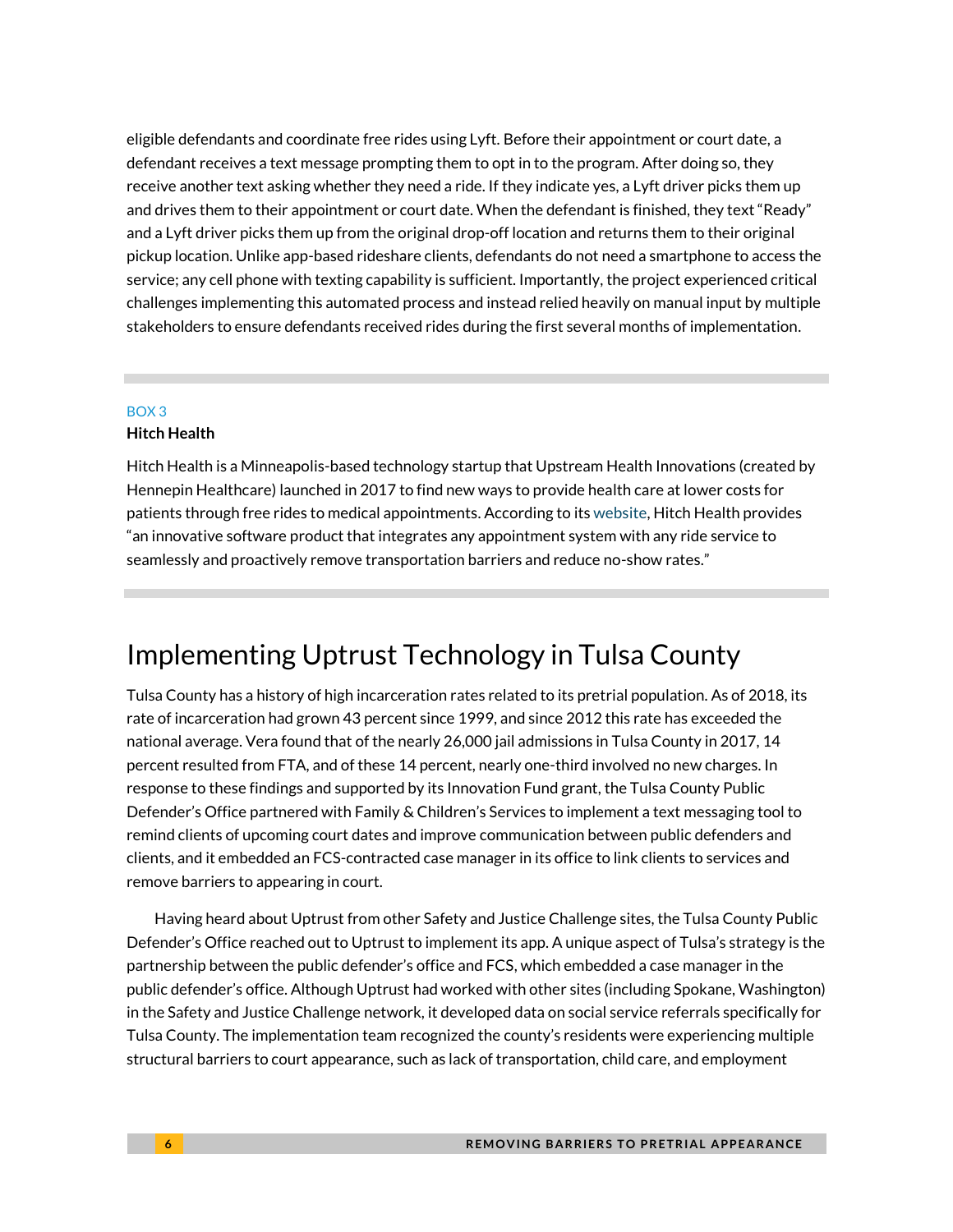support, and decided to embed a case manager from FCS in the public defender's office to help clients address them.

In addition to reminding public defender clients of court appointments, the implementation team envisioned the Uptrust app as a tool clients could use to flag transportation needs or needs for other assistance which the embedded FCS case manager could work to address by linking clients to services (behavioral health, child care, etc.). The case manager would end up managing the day-to-day responsibilities related to Uptrust, often responding to requests that came through the system and interfacing with public defenders' clients. The embedded FCS case manager would also attend court, enroll clients in Uptrust, administer the public defender's office's Uptrust-specific release of information, explain to clients how the app works, and provide examples of ways FCS can link clients to services including transportation.

Before piloting the app in December 2018, the Tulsa County implementation team and an Uptrust representative spent nearly two months modifying the public defender's office's [defenderData](https://www.justiceworks.com/) case management system to facilitate transmittal of targeted reminders, to record social service referrals, and to ensure proper data-security provisions were in place consistent with Health Insurance Portability and Accountability Act protections. During this period, FCS also recruited and hired a case manager who would work in the Tulsa County Public Defender's Office approximately 12 hours a week, and developed "cohesive working strategies" to support the onboarding and integration of the case manager into the public defender's office.

Despite this planning, Tulsa County encountered several challenges implementing the app. Integrating existing technology platforms was more challenging than anticipated, and piloting the app highlighted several data-quality issues that needed to be addressed: court dates were missing, inaccurate, or did not transport seamlessly between platforms, and client contact information changed often, requiring frequent manual updates to the database. Although a release of information addressed Health Insurance Portability and Accountability Act issues, public defenders were concerned that privileged or sensitive case details might be conveyed in Uptrust text messages; public defenders eventually became comfortable using Uptrust when they realized text messages were not very detailed. Issues around data integration, however, persisted throughout implementation. For example, Uptrust automatically generated court reminders based on the information in the public defender database, so messages would occasionally be sent to people who were still in custody; conversely, Uptrust sometimes failed to send court reminders to clients whose release from jail had not been recorded in that database. The critical task of maintaining and updating the custodial status of each client in a timely manner proved to be resource and time intensive for the FCS case manager and public defenders, so the site engaged a social work intern to assist, monitor, and resolve data-quality issues.

In addition to technology-related challenges, the site initially struggled to hire a designated case manager. Efforts to recruit and hire one for only 12 hours a week yielded few applications. In late 2018, the site secured additional funding to support a full-time position, revised the position, and launched a new search for a case manager. Making the position full time produced a more robust candidate pool and helped the county quickly fill the position in early 2019.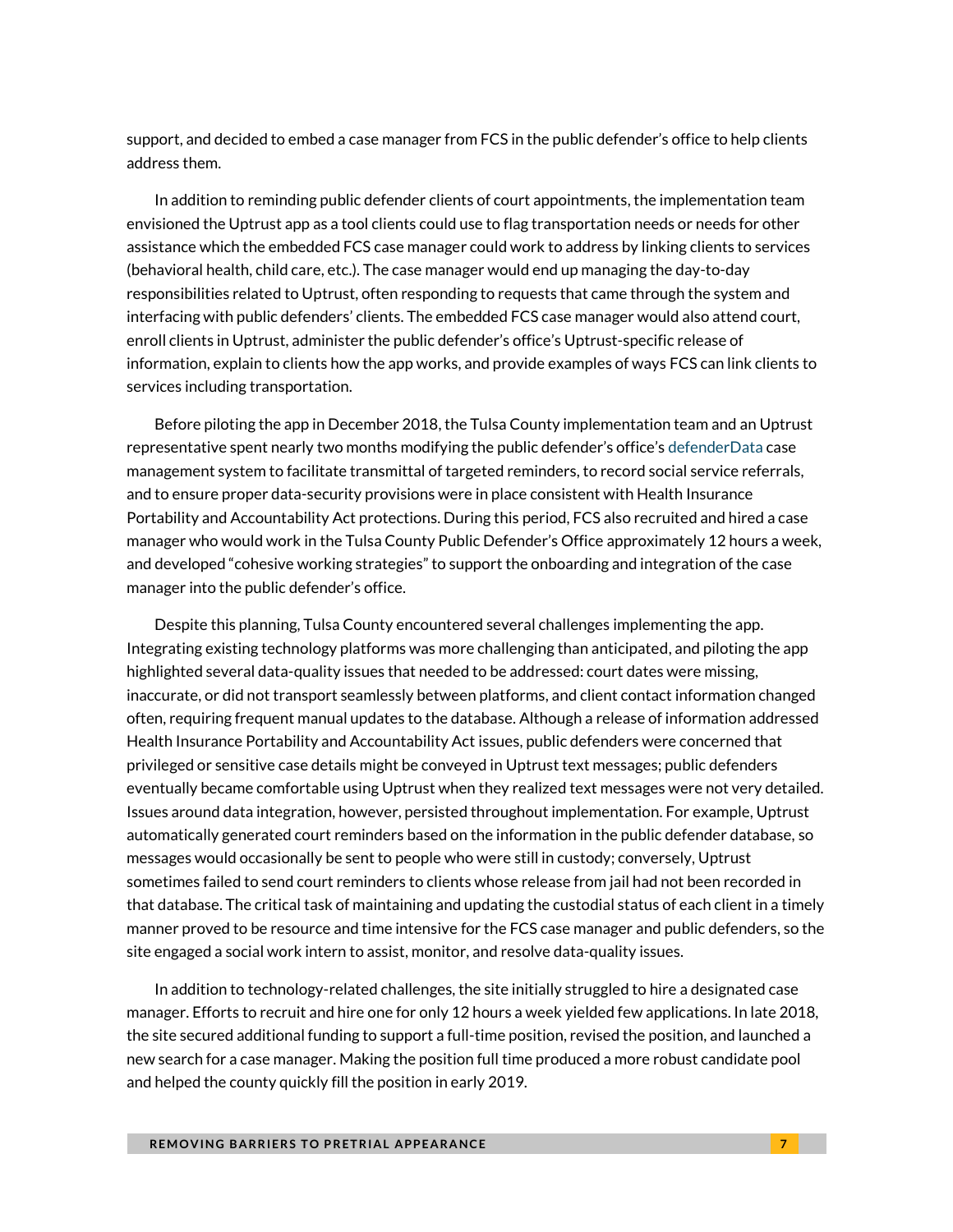The initial launch of the Uptrust app highlighted other issues not previously encountered and yielded lessons for future adaptation. For example, an after-hours message from a client seeking emergency services prompted the site to add a statement directing clients to call 911 in case of emergency. Uptrust reportedly planned to incorporate such messaging into its work in other jurisdictions going forward. Anticipating clients' levels of need also proved challenging for the Tulsa County team. Most clients lacked reliable transportation, and the need for transportation outpaced resources. Few clients had reliable phone access, and many used burner phones they could activate as needed; this resulted in frequent phone number changes, and the team struggled to keep up with those changes and update Uptrust. Keeping up with changing court dates and updating relevant databases to generate accurate messages was another challenge. Adding a social work intern who would work with the site's case manager to monitor such changes proved successful. As of the end of the implementation period in March 2020, the Tulsa County team was exploring options to sustain both positions.

# Implementing Court Ride in Hennepin County

Before Hennepin County began planning its intervention, stakeholders there had heard from people involved in the justice system—more specifically, from clients of public defenders—that transportation was a barrier for defendants with court appointments. Hennepin County has three courthouses—two in the Minneapolis suburbs and one downtown—that may be inaccessible for defendants who must attend court or court-related appointments. In addition, county and city stakeholders identified that local affordable housing is not always near good public transportation options. Upon learning that Hitch Health was already working with the county health department to provide patients free rides through Lyft to medical appointments, the Minneapolis City Attorney's Office reached out to the Hennepin County Public Defender's Office to gauge its interest in piloting an initiative (Court Ride) using the Hitch Health platform. The Hennepin County Criminal Justice Coordinating Committee was also included to support the project with research, marketing, and additional funding. The project was designed to complement previous criminal justice reform efforts to reduce bench warrants and FTA rates through the county's Adult Detention Initiative.

The coordinating committee convened key county stakeholders and Hitch Health staff to design program operations and eligibility requirements. Court Ride was initially designed specifically to provide free transportation to and from court for defendants who are assigned a Hennepin County public defender and who have an open case with the City of Minneapolis in the Hennepin County District Court involving either a misdemeanor or gross misdemeanor. Court Ride quickly expanded its eligibility criteria to include adult public defender clients at all offense levels (i.e., misdemeanors, gross misdemeanors, and felonies) at the downtown Minneapolis courthouse and to provide rides for courtrelated appointments (in addition to court appearances). This was done to provide more rides, as uptake of rides was initially slow. In April 2019, the program expanded to serve clients at the two suburban courthouses in addition to the one in downtown Minneapolis. Further, whereas defendants initially needed to be picked up or dropped off at an address within Hennepin County, Court Ride expanded this to a 20- mile radius of the courthouse or public defender's office, and then finally to a 25-mile radius.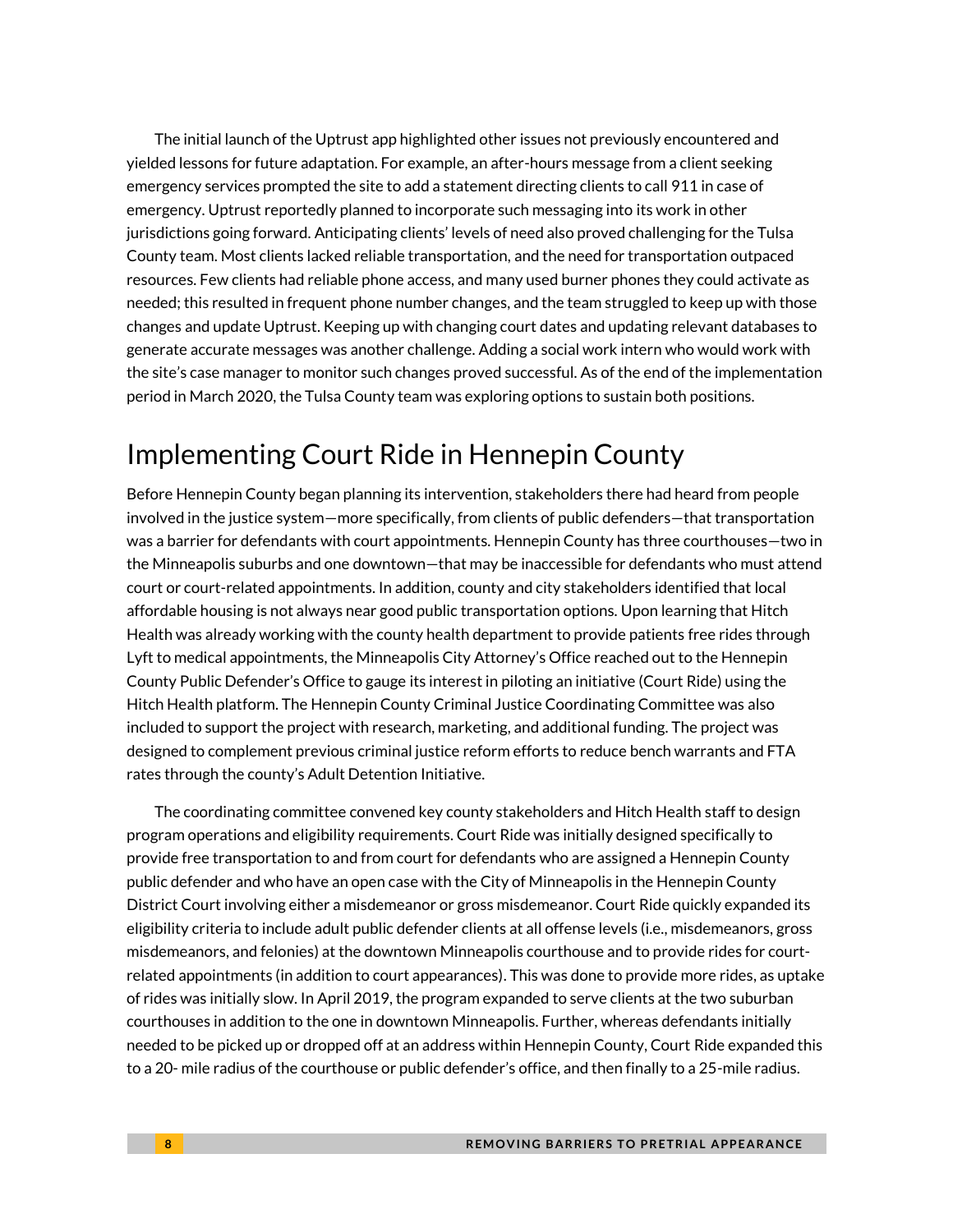*We opened up eligibility for broader court appearances and court-related appointments. We found that people can get a ride to court because everyone knows they are going to get arrested if they don't go to court—perhapsthe same urgency isn't there for doing a psych eval or meeting with probation. We expanded to things that clients told us they needed. —Hennepin County stakeholder*

Hennepin County experienced many challenges implementing Court Ride, as expressed in stakeholder interviews conducted in February 2020 and a web-based Qualtrics survey administered between March 2020 and May 2020 that was distributed to 112 Hennepin County public defenders using a list provided by site partners. The survey achieved a response rate of 30 percent, with 34 people completing it.

Of the public defenders who responded to the survey, 56.67 percent indicated that increased workload was a key challenge, meaning they were struggling to find time to inform clients of Court Ride. In addition, 33.33 percent of respondents cited technological issues, 26.67 percent reported issues with clients not obtaining rides after requesting them, 10.00 percent said messages were not delivering to clients, and 10.00 percent had difficulty explaining Court Ride to clients (table 1).

#### TABLE 1

#### **Challenges with Court Ride, According to Public Defenders**

|                                                      | Frequency | Percentage |
|------------------------------------------------------|-----------|------------|
| <b>Challenges</b>                                    |           |            |
| Increased workload (i.e., I struggle to find time to | 17        | 56.67      |
| inform clients of Court Ride)                        |           |            |
| Technological issues                                 | 10        | 33.33      |
| Issues with clients not obtaining rides after        | 8         | 26.67      |
| requesting                                           |           |            |
| Messages not delivering to clients                   | 3         | 10.00      |
| Difficulty explaining Court Ride to clients          | 3         | 10.00      |
| Other                                                | 11        | 36.67      |

**Source:** Urban Institute survey administered to Hennepin County public defenders, March 2020–May 2020.

Importantly, public defenders noted there is no standardized script to use when telling clients about Court Ride. Some attorneys are more proactive than others about informing clients, something that requires attention to clients, the time to discuss Court Ride with them, and an understanding of the Court Ride program. Stakeholders we interviewed indicated that the challenges caused by the lack of a standardized script or messaging were exacerbated by frequently changing eligibility criteria, which confused public defenders responsible for communicating Court Ride to their clients.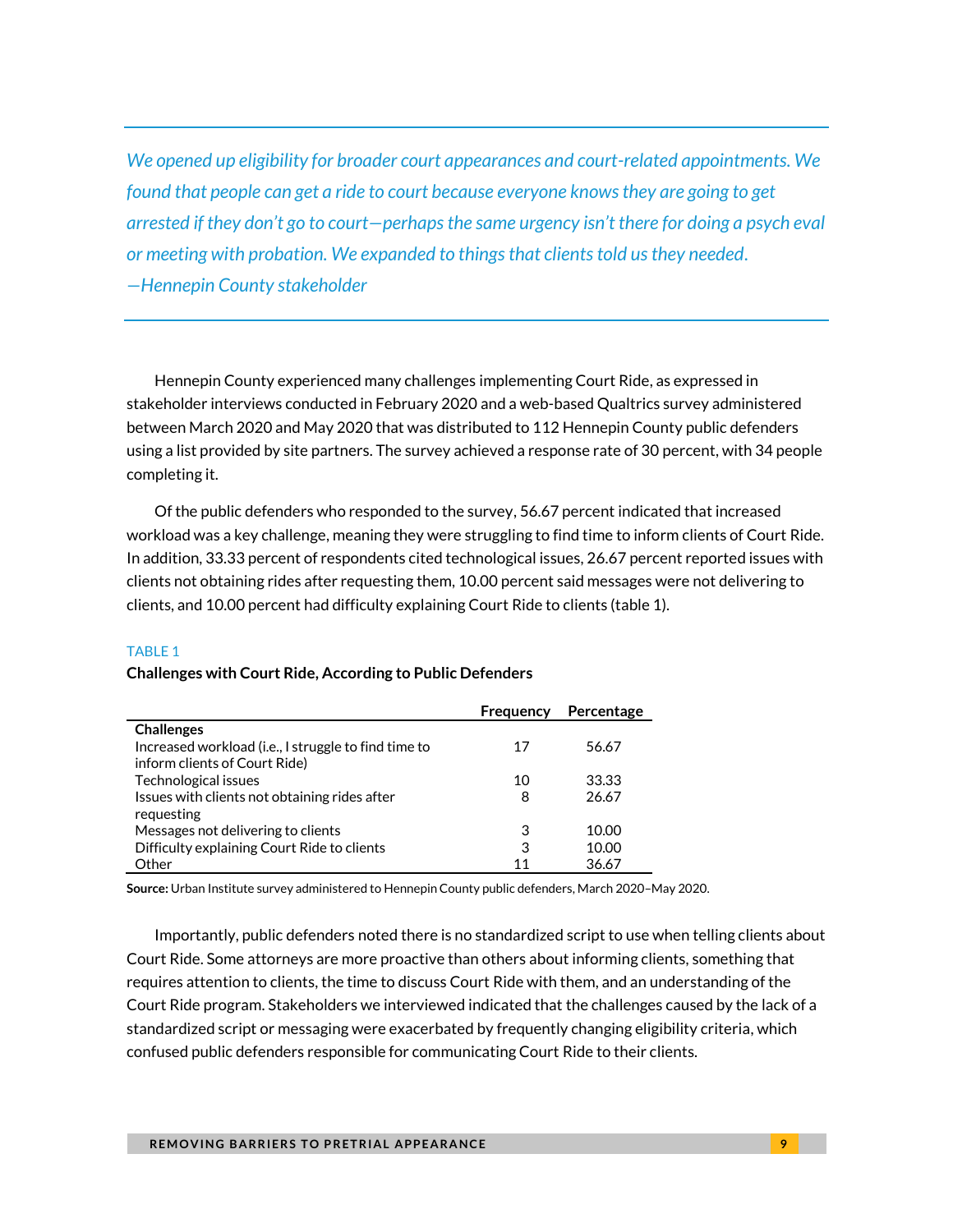*It has been difficult to implement because it requires the client to have a home, an address, and some ability to coordinate those things. It also requires that his or her public defender take the time to explain and set up the ride, which is worthwhile but means the lawyer has to understand the program and use it.*

*—Hennepin County public defender*

In terms of technological issues, one of Hitch Health's main features is the automation of rides for clients, which it also provides in the health sector. In the justice setting, offering defendants rides automatically for every appearance registered in the system proved difficult. While designing Court Ride, county stakeholders were hopeful that the district court would be able to automate data sharing directly to the Hitch Health portal. Unfortunately, the district court, governed by data-sharing practices through the state court, was not able to share personally identifying information such as defendants' names and phone numbers, and ultimately decided not to provide the necessary data. One proposed solution was to set up data-sharing capacity and automation with Hennepin County Jail through the sheriff's office to enroll people being released from jail in Court Ride so they could receive free rides to court. However, county stakeholders involved in the project did not all agree that rides should be provided to everyone exiting the jail, and instead wanted the rides to be reserved for public defenders' clients. Although the work of setting up the data-sharing capacity was completed, this solution was ultimately not pursued because key stakeholders opposed its implementation.

In response to technological issues and a lack of automation, the Hennepin County Public Defender's Office had to expend extensive staff resources to manually input client information and set up each needed ride. This was incredibly time consuming for staff and undermined the main benefit of Hitch Health's technology.

*If there was a way once we set up the first ride for them to set up additional rides on their own, that would be a great help. Having to set it up each time is time consuming. Also, sometimes, clients need a ride and are notified that day and I wish we could set it up the same day but so far we are not able to. The process of Court Ride can be time consuming for me since I must fill out a form for each court appointment for the same client. Most clients have several court appointments.* 

*—Hennepin County stakeholder*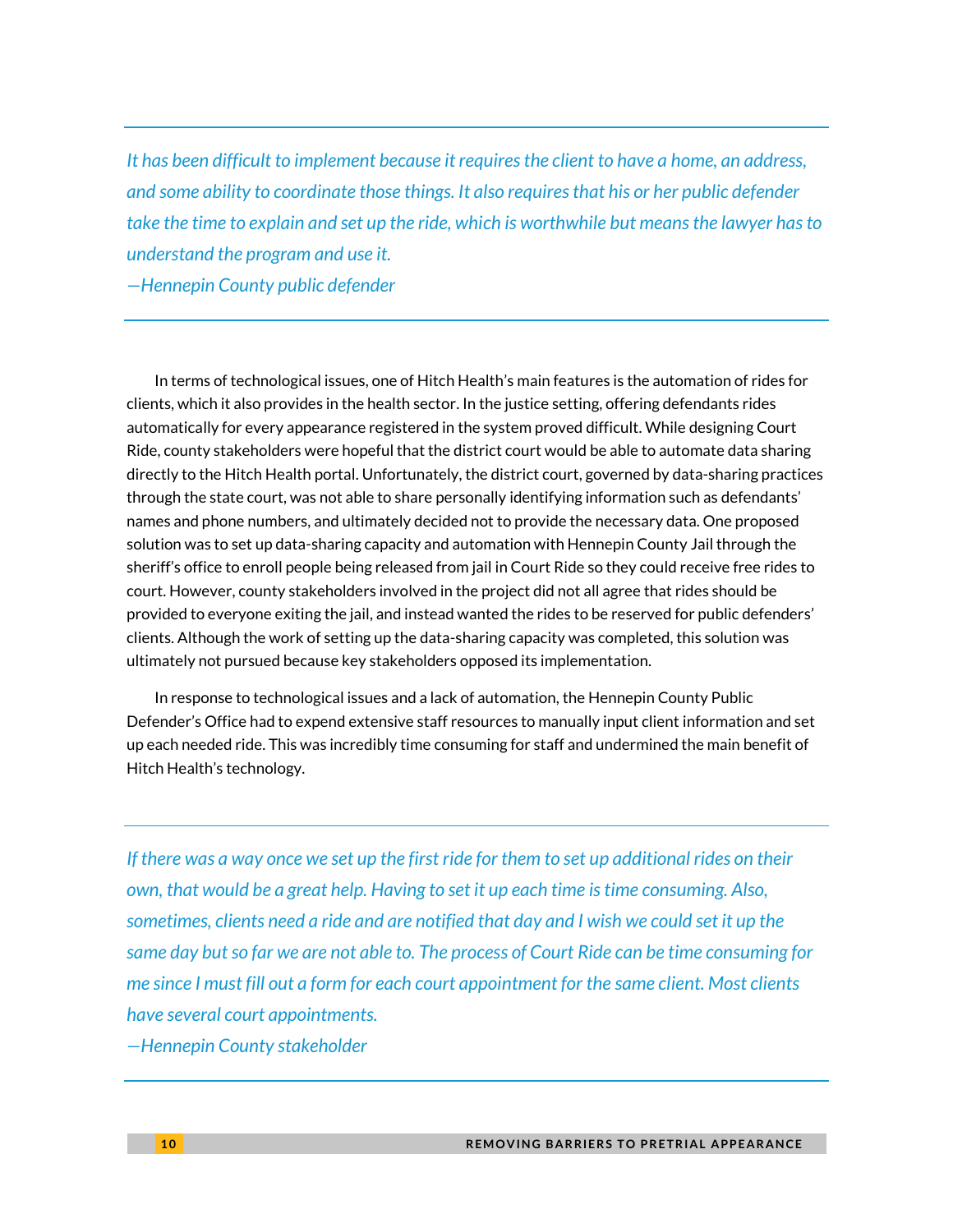In addition, Hitch Health technology is designed to schedule rides five to seven days in advance. Stakeholders said this presented another challenge because most public defender clients have court dates scheduled months in advance for which they need transportation. Hitch Health adapted the software to allow rides to be scheduled two weeks in advance, but this still proved insufficient. Public defenders had to send email requests to a program administrator for each ride requested, and program administrators at the public defender's office then kept track of clients' court dates and court-related appointments to schedule rides through Hitch Health's software two weeks before the relevant dates. Public defenders already have busy caseloads and juggle many client needs, and this added a task that takes time and resources that are already scarce. Further, this created a heavy workload for program administrators.

*Another challenge is that they only had two weeks to schedule. The clients have conversations with attorneys probably a month before they agree to have a ride. That's such a large gap that the trust the client has in the program was gone by the time they were able to schedule ride appointments. It would have been useful to be able to schedule the rides immediately, in advance.* 

*—Hennepin County stakeholder*

Court Ride was the first time Hitch Health had worked in the criminal justice space and there was a steep learning curve in understanding the quality of justice data and processes across justice agencies. Furthermore, stakeholders we interviewed indicated that Hitch Health's software was very structured, allowing for minimal adaptation.

Lastly, 36.67 percent of public defenders who responded to the survey indicated other challenges, such as clients not having cell phones, public defenders not understanding the program and not remembering to mention it to clients, needing to manually schedule rides and only being able to do so within a two-week time frame, clients requesting rides and not taking them, and Court Ride not providing enough reminders for clients.

*What I'd love to see happen is a way to get my clients without phones a ride. Those are the ones most in need of a ride and a reminder. —Hennepin County public defender*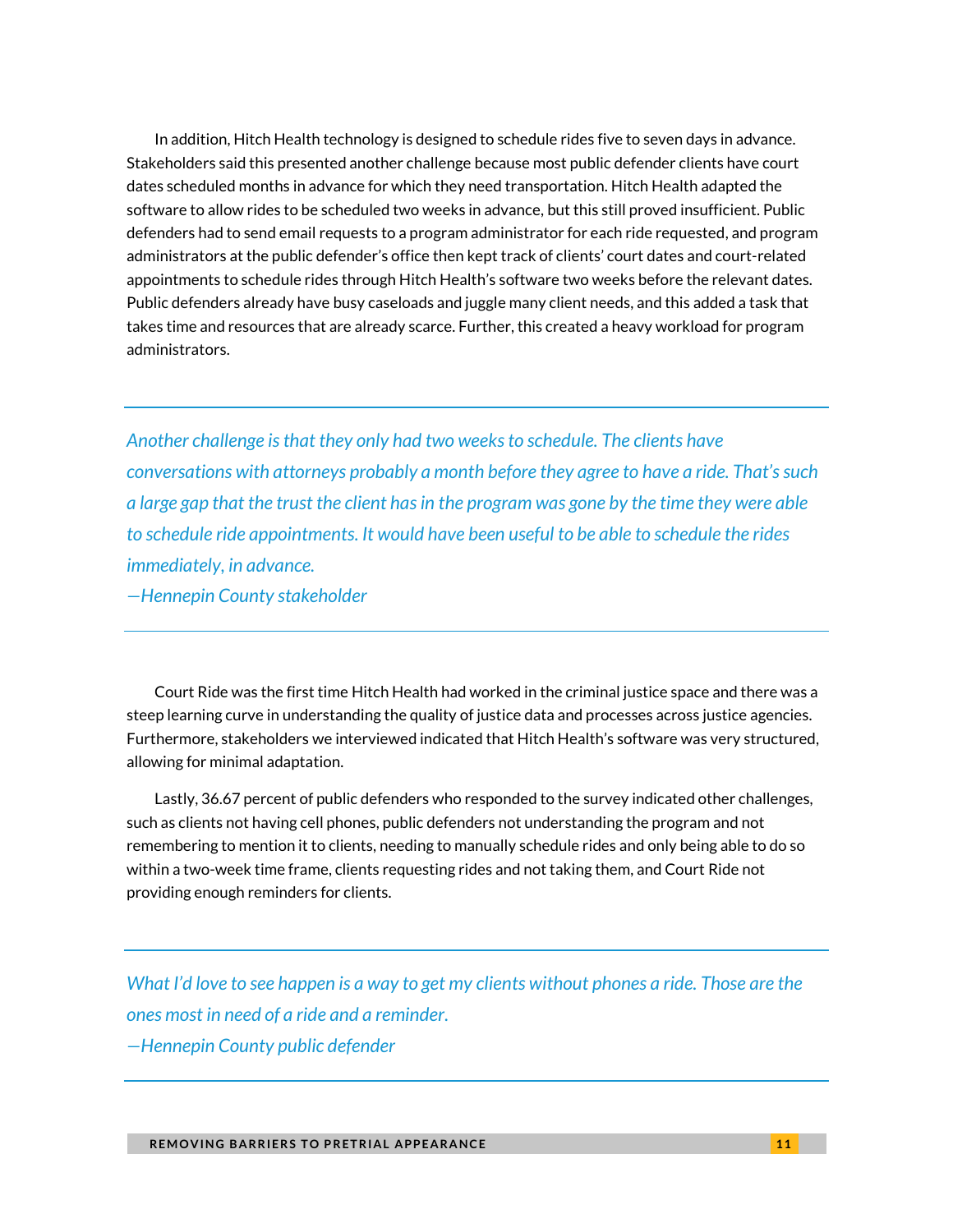In response to issues with the Hitch Health technology and the need to create more efficiencies, the Hennepin County Public Defender's Office decided to take the program in house and partner with Lyft Concierge to provide rides and integrate automated rides into its case management system.

## Implementation Outputs and Early Outcomes

As part of our case study of Tulsa and Hennepin Counties' Innovation Fund work, we explored early outcomes resulting from the implementation of Uptrust and Court Ride.

### **Client Outcomes in Tulsa County**

The Tulsa County Public Defender's Office, in partnership with Uptrust, provided the Urban research team first-year implementation data from (roughly) February 2019 through March 2020. The data offer a sense of the app's utilization and impact. During the first year that the county used Uptrust, an estimated 10,241 public defender clients (or roughly 67 percent of 15,281 defendants) had enrolled to access the Uptrust app. These clients accounted for roughly 35,000 court cases or an average of 3.45 court dates per client. Importantly, only 1,256 clients (10 percent) had access to a cell phone, suggesting that only 10 percent could readily use Uptrust, although approximately 30 percent of those public defender clients were in the community and able to engage with Uptrust through some other device.

Of the 10,241 public defender clients enrolled in Uptrust during the first year of operation, twothirds (65 percent) identified as male. Most client cases involved felonies and misdemeanors: 4,903 were felonies and 2,593 were misdemeanors. With respect to barriers to court appearance, approximately 32 percent of enrolled clients registered child care as a need. Roughly 9 percent indicated they had a way to get to court, suggesting that a large percentage of clients did not. Indeed, as we discuss, Tulsa stakeholders struggled to meet the high demand for transportation assistance.

As of the first year of Uptrust's implementation, roughly half of the court cases (16,000) for clients who had used Uptrust had occurred. Only 9 percent of those cases (1,376) resulted in FTA while 44 percent were excused, suggesting clients could not make the court appearances but were able to obtain a waiver from the court. Conversely, almost half (47 percent) of these cases appeared in court. Approximately 13 percent of cases were removed from the court calendar (that is, rescheduled or dismissed). Although Tulsa County could not furnish a baseline FTA rate before implementing Uptrust, stakeholders credit the app with having significantly reduced FTAs. One stakeholder noted that "courtrooms are so full it's standing room now with people waiting in the hallway [for court] … before [Uptrust], 50 percent of clients didn't show, now it's about 15 percent." This perception was shared widely by other Tulsa stakeholders. Perhaps most importantly, stakeholders reported that clients give Uptrust high marks: clients are relieved to receive a reminder and appreciate the services and assistance that are available through the case manager.

Uptrust sent 14,480 messages to clients during the first year of operation. Most messages (75 percent) were successfully delivered to clients. The most common type of assistance requested by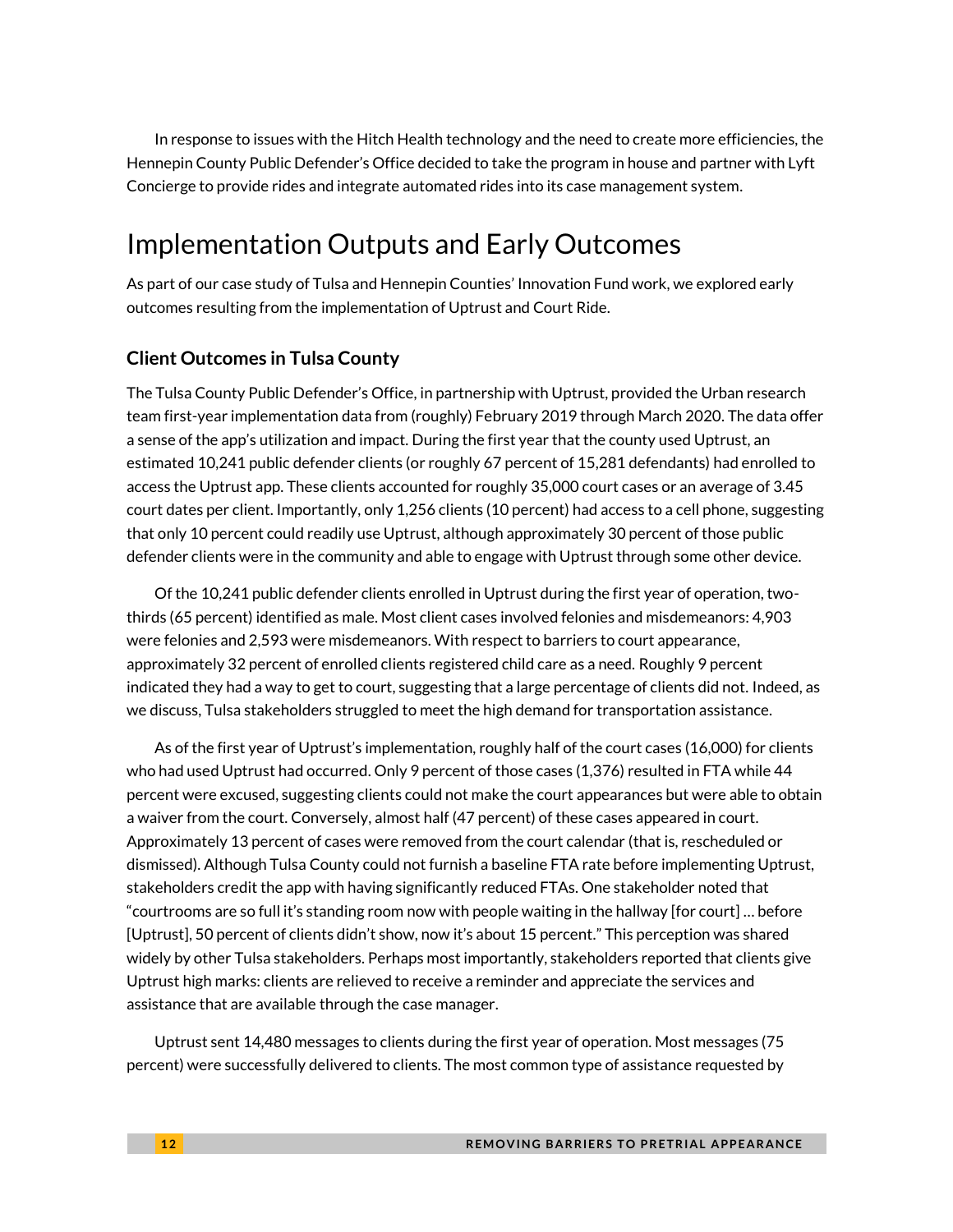clients involved transportation, which was typically fulfilled by calling Ubers or Lyfts, though the public defender's office also provided bus tokens and gas cards. Other assistance included employment information, general court information, child care, housing, and mental health referrals.

### **Performance Data from Hennepin County**

The Hennepin County Public Defender's Office provided the Urban research team ride-level data from February 2019 (when Court Ride launched) through March 2020, representing the entire Court Ride implementation period under the Innovation Fund grant. During this 14-month period, Court Ride provided 1,079 rides to an estimated 551 people.<sup>7</sup> Out of the rides offered, 38.65 percent were for people facing misdemeanor charges, 23.73 percent were for people facing gross misdemeanor charges, and 37.44 percent were for people facing felony charges. $^8$ 

Most rides (74.14 percent) provided transportation to court. People also used the rides for courtrelated appointments, including meetings with attorneys (3.15 percent), nonattorney meetings with social workers or probation officers at the court building (2.50 percent), and other appointments (20.20 percent) for mandated programming or community supervision conditions, including work programs, picking up electronic home-monitoring equipment, and attending substance use treatment (table 2). Notably, because use of Court Ride was initially low, it was expanded in March 2019 to allow rides beyond court appearances.

#### TABLE 2 **Clients' Reasons for Using Court Ride**

|                     | Frequency | Percentage |
|---------------------|-----------|------------|
| Reason              |           |            |
| Court               | 800       | 74.14      |
| Attorney meeting    | 34        | 3.15       |
| Nonattorney meeting | 27        | 2.50       |
| Other               | 218       | 20.20      |
| Total               | 1.079     | 100.00     |

**Source:** Urban Institute survey administered to Hennepin County public defenders, March 2020–May 2020.

Although the types of hearings that participants used rides for varied, most (57.95 percent) were for pretrial hearings (table 3). After January 2020, the Hennepin County Public Defender's Office stopped recording the type of hearing each ride was used for, which is why data are only available for 881 rides rather than the full sample of 1,079.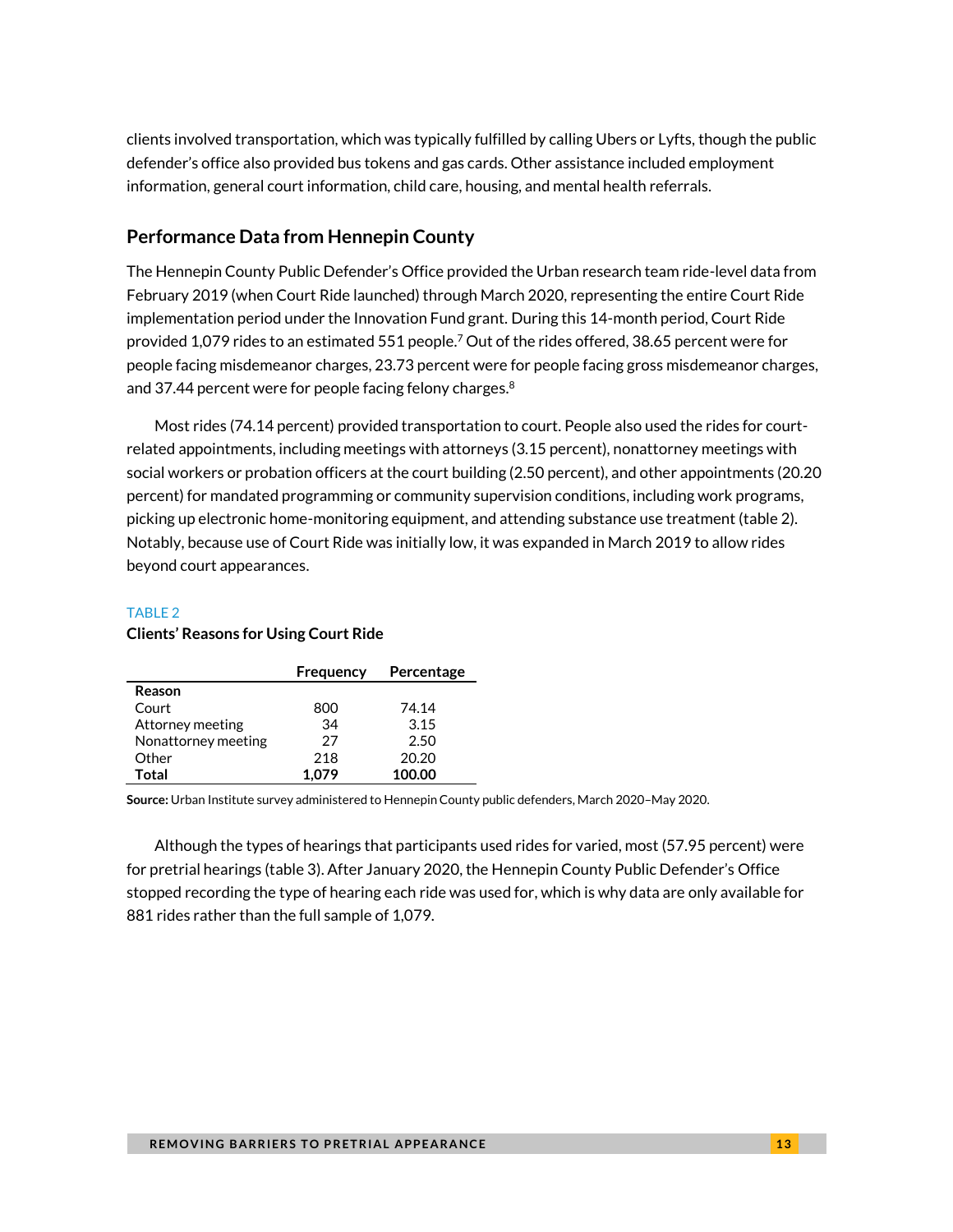#### TABLE 3

|                     | Frequency | Percent |
|---------------------|-----------|---------|
| <b>Type</b>         |           |         |
| Pretrial hearing    | 474       | 57.95   |
| Other               | 234       | 28.61   |
| Jury trial          | 42        | 5.13    |
| Sentencing          | 28        | 3.42    |
| Arraignment         | 28        | 3.42    |
| Probation violation | 12        | 1.47    |
| Total               | 818       | 100.00  |

#### **Types of Hearings People Used Court Ride to Attend**

**Source:** Urban Institute survey administered to Hennepin County public defenders, March 2020–May 2020.

Approximately 551 people were identified as users of Court Ride during the Innovation Fund grant period. The largest age cohort comprised people between the ages of 25 and 34 (35.21 percent), and 77.13 percent of users were younger than 45. In addition, information on race was collected for 67.70 percent of Court Ride users. Of those who self-reported race (373 users), 61.93 percent identified as Black or African American, 27.61 percent identified as white (non-Hispanic or non-Latinx), 6.17 percent identified as American Indian or Alaska Native, 2.95 percent identified as two or more races or ethnicities, 1.07 percent identified as Hispanic or Latinx, and 0.24 percent identified as Asian. Information on gender identity was not collected.

It is important to highlight that Court Ride experienced significant cancellations from users and drivers. Ride outcomes as recorded by the Hennepin County Public Defender's Office showed that 46.31 percent of rides (814) were cancelled by Court Ride users. Unfortunately, data on why these cancellations occurred were not collected. Furthermore, 6.76 percent of rides for which the rider did not show up resulted in the issuing of a bench warrant, and 2.21 percent of rides for which the rider did not show up did not result in the issuing of a bench warrant. Moreover, 36.86 percent of rides were successful and on time, and 4.30 percent were successful but late. Lastly, as shown in figure 1, rides were heavily concentrated in downtown Minneapolis, although need existed in areas outside of downtown. Rides were also provided to people in surrounding counties who had court cases in Hennepin County.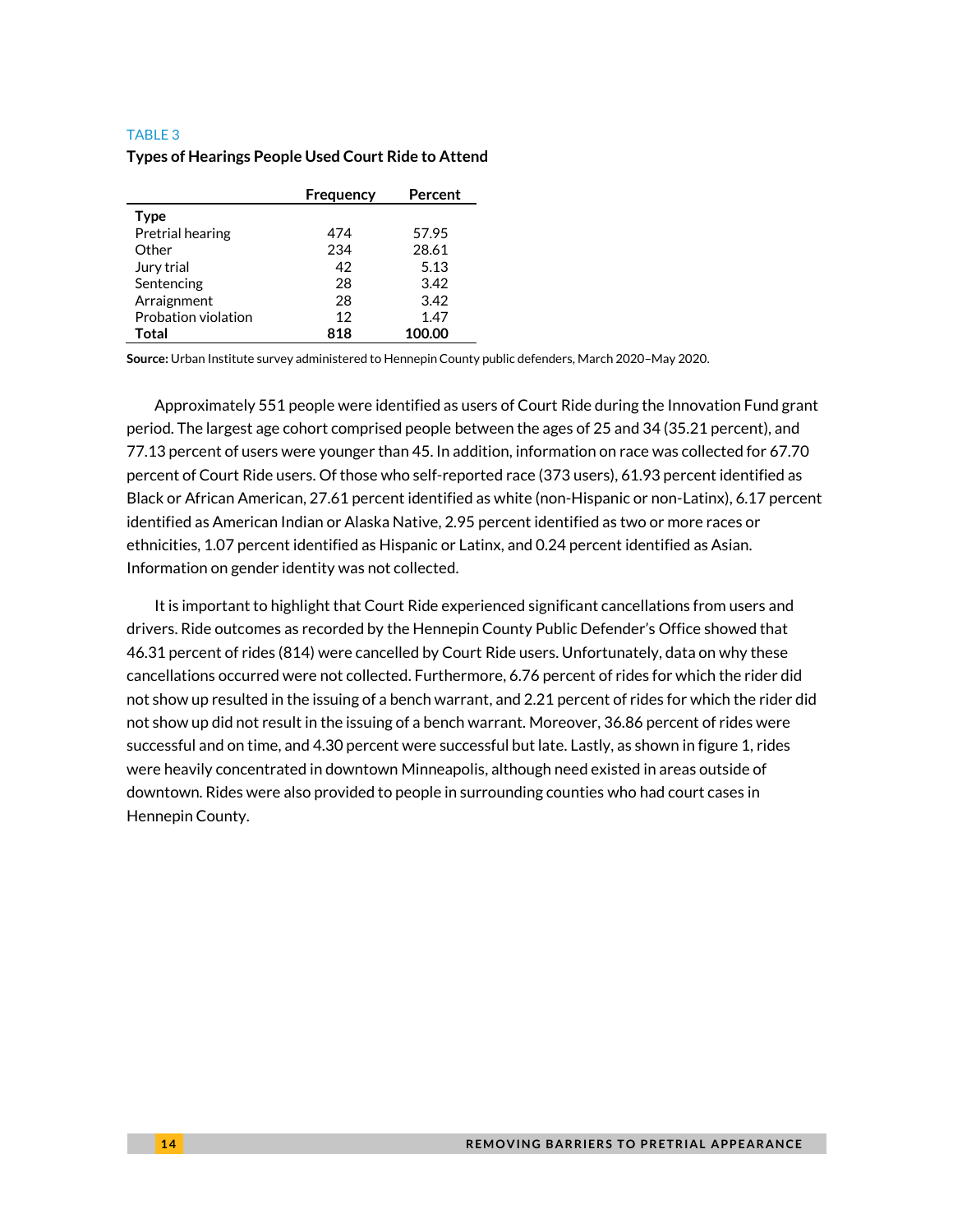#### FIGURE 1

**Number of Court Ride Trips Originating in Each Zip Code Tabulation Area in Minneapolis and Surrounding Area, February 2019 through March 2020**



**URBAN INSTITUTE**

**Source:** Urban analysis of Court Ride data.

### **Hennepin County Public Defender Survey on Court Ride**

In terms of survey respondents, the largest share of respondents (45.5 percent) indicated that they had been practicing law for less than 5 years, 18.2 percent had been practicing law for 5 to 10 years, 12.1 percent had been practicing law for 11 to 15 years, and 24.2 percent had been practicing law for more than 15 years. In addition, the largest share of respondents (38.2 percent) reported having worked at the Hennepin County Public Defender's Office for 1 to 2 years, 17.7 percent for less than 12 months, 17.7 percent for 3 to 5 years, 11.8 percent for 6 to 10 years, and 14.7 percent for more than 10 years. Moreover, 47.1 percent of respondents were 25 to 34 years old, 35.29 percent were 35 to 49, and 17.7 percent were 50 to 64.

Most respondents (52.94 percent) worked in the misdemeanor and gross misdemeanor division, 29.41 percent worked in the person felony division, 17.65 percent worked in the property and drug felony division, 5.88 percent worked in specialty courts, and 5.88 percent worked in another division; some respondents worked in multiple divisions. The largest share of respondents (45.45 percent) reported actively representing 81 to 150 clients, 30.30 percent reported representing 41 to 80 clients, 15.15 percent reported representing 0 to 40 clients, and 9.09 percent reported representing more than 150 clients. Most respondents (87.88 percent) indicated that fewer than 25 percent of their clients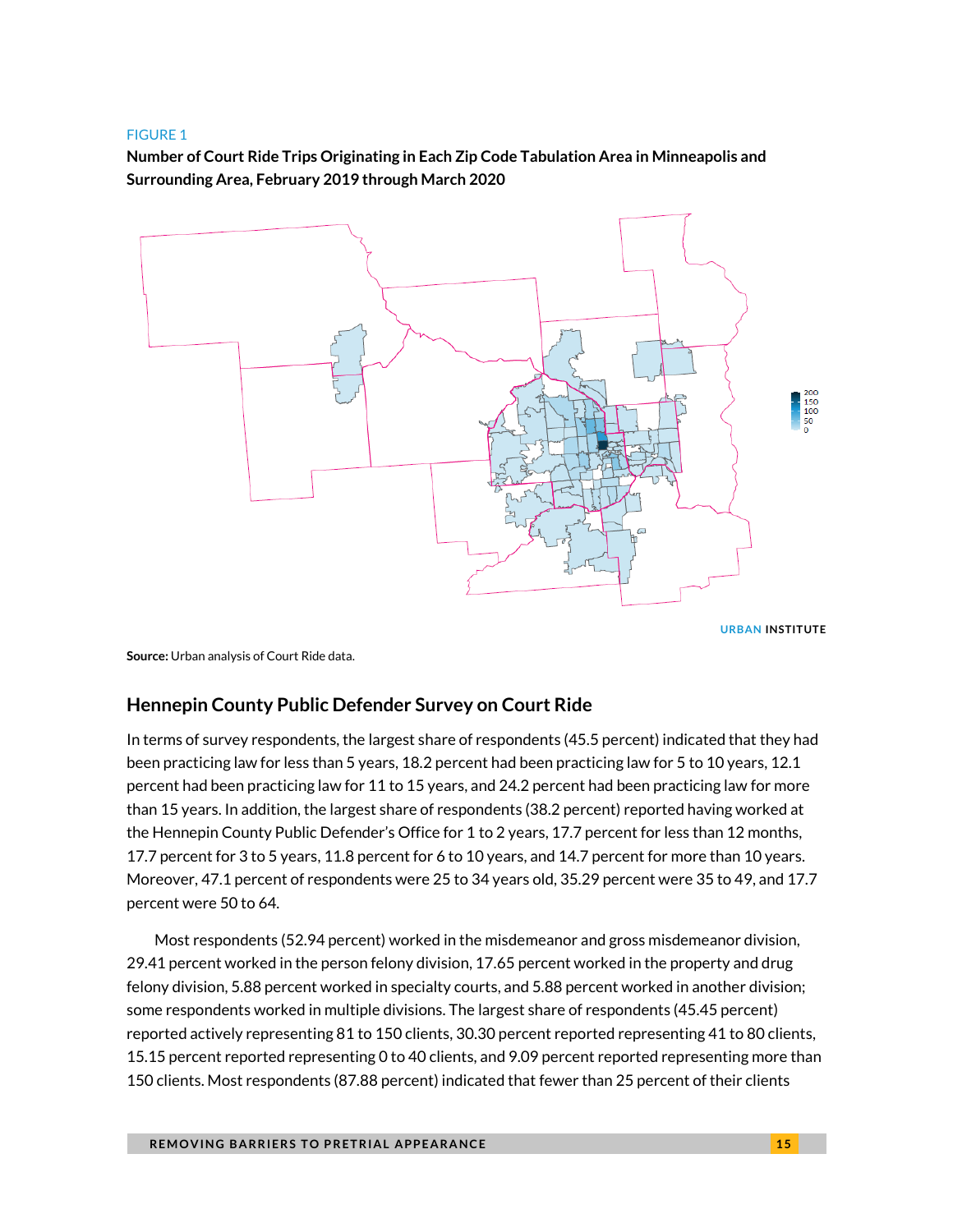were in custody, 6.06 percent reported that 25 to 50 percent of their clients were in custody, and 6.06 percent reported that 51 to 75 percent of their clients were in custody.

Almost all respondents indicated that they had talked to their clients about Court Ride, with the exception of one respondent, who said their clients did not need rides via Court Ride. All respondents that had talked to their clients about Court Ride indicated that their clients were using it. However, most respondents (87.50 percent) reported that only a few of their clients had used Court Ride, 6.25 percent said half of their clients had used it, and 6.25 percent were unsure how many had used it.

In terms of rides, 96.88 percent of respondents reported that rides were used for court appointments, 59.38 percent cited public defender appointments, 31.25 percent cited probation appointments, 12.50 percent cited psychological evaluations, and 12.50 percent cited other kinds of appointments (respondents were instructed to select all options that applied).

Lastly, the survey measured perceptions of Court Ride. Regarding impact, most respondents agreed or strongly agreed that Court Ride had reduced barriers to court appearance (87.51 percent) and FTA rates for their clients (78.13 percent), and that it had reduced the number of their clients in custody (64.51 percent).

*Not all clients need Court Ride, but for the ones that do, it is the difference between them coming to court and being unable to come. It is a necessity for the clients who do not have reliable transportation or access to public transportation. —Hennepin County public defender*

However, the largest share of respondents indicated "neutral" regarding whether Court Ride had improved their effectiveness in managing cases (45.16 percent) and whether it had enhanced communication with their clients (58.06 percent). Most respondents also agreed (38.71 percent) or strongly agreed (29.03 percent) that they had used Court Ride as a strategy to gain release for their clients.

In addition, most respondents agreed (31.25 percent) or strongly agreed (62.50 percent) that their clients needed transportation to their court-related appointments (93.75 percent agreed in total) and that their clients were satisfied with Court Ride (90.63 percent in total). The majority of respondents (93.94 percent) agreed or strongly agreed that Court Ride was a worthwhile investment of time and resources for the public defender's office.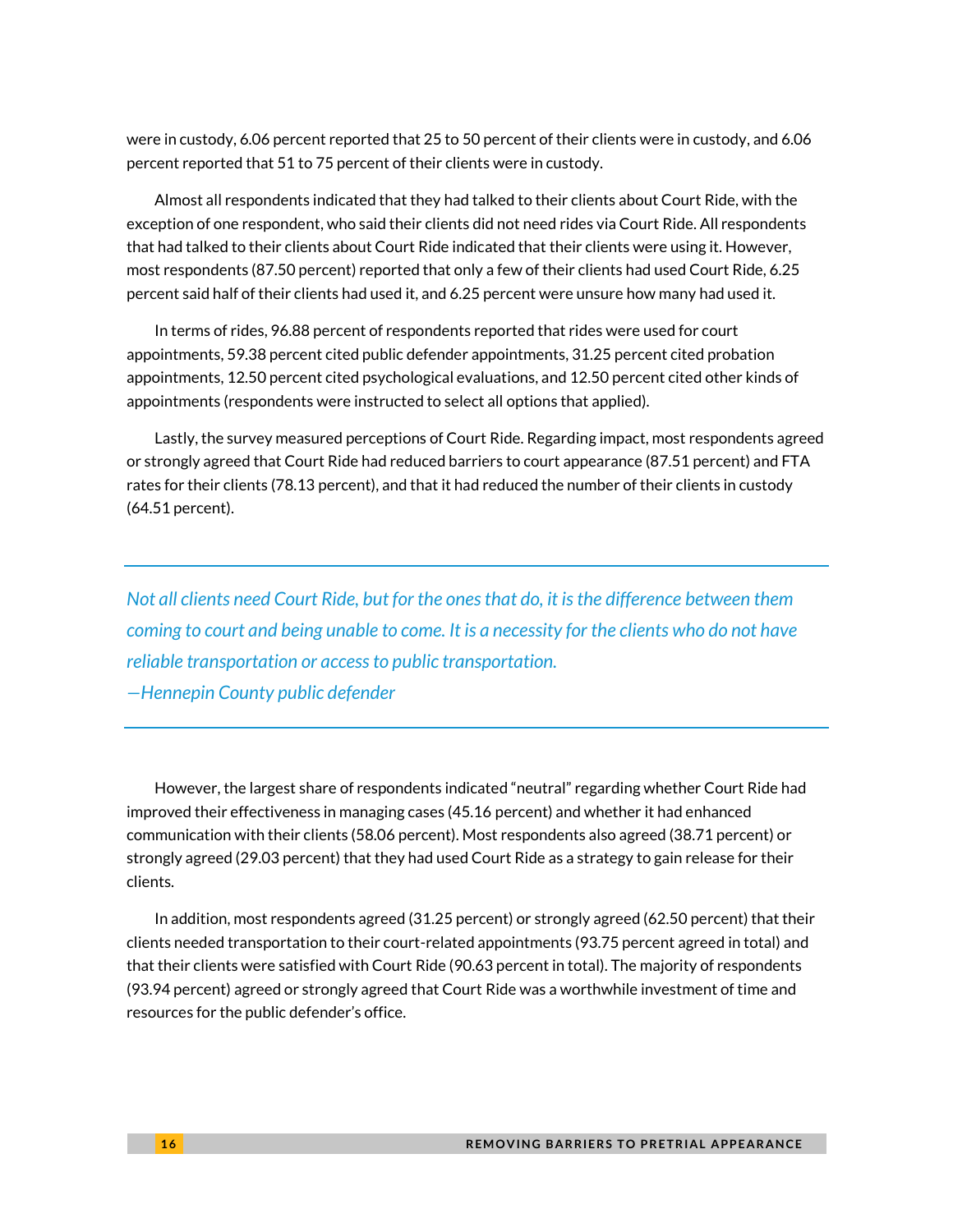#### FIGURE 2

#### **Hennepin County Public Defenders' Perceptions of Court Ride**



**Source:** Urban Institute survey administered to Hennepin County public defenders, March 2020–May 2020. **Notes:** FTA = failure to appear. Data are shown in percentages.

### **System-Level Outcomes**

Interviews with the Minneapolis City Attorney's Office, CJCC, public defenders in Hennepin and Tulsa Counties, and stakeholders from FCS in Tulsa County revealed that the strategies in both counties had an impact on justice operations, peer relationships, and local collaborations. In Hennepin County, CJCC partnered with the city attorney's office and later with the Hennepin County Public Defender's Office to implement Court Ride more effectively. Interviewees shared that Court Ride made justice system stakeholders more aware that transportation is a barrier to court appearance and that the program has led them to begin brainstorming additional options for expanding the program to other justice-involved populations (e.g., people on probation) who may experience barriers to appearance or people who otherwise need to appear in court, such as people summoned as witnesses.

The Tulsa County Public Defender's Office and FCS collaborated closely to implement and strengthen client services through Uptrust. Tulsa stakeholders uniformly considered the embedding of an FCS case manager critical to efficiently address client-identified barriers to court appearance and refer clients to services, including those offered by other departments within FCS—such as the Women's Justice Team for women seeking services like linkages to community resources, transportation, and counseling—and treatment centers specializing in treatment for opioid misuse,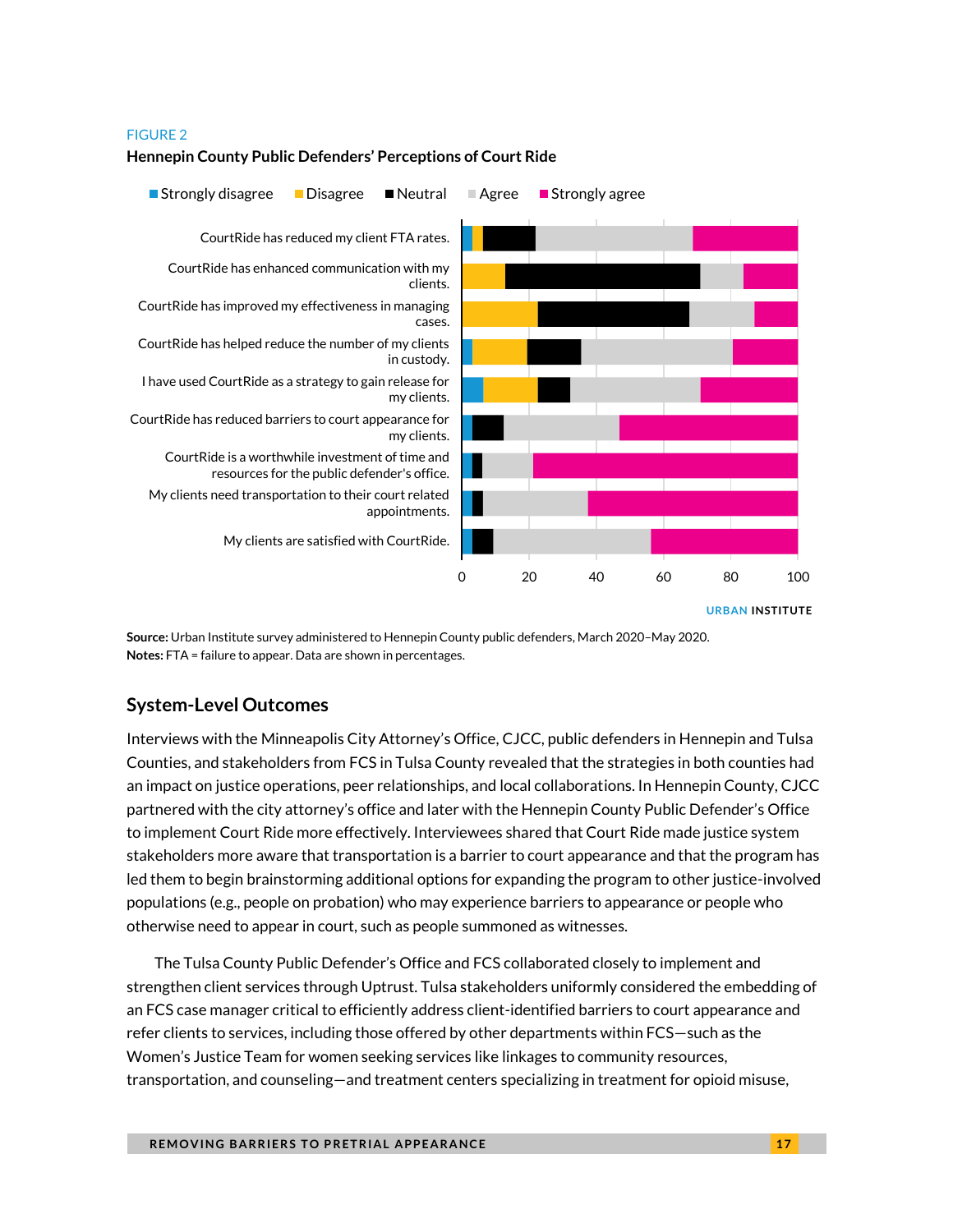substance use, and general mental health support. Stakeholders in Tulsa County indicated that bringing on an additional case manager would benefit the public defender's office and its clients.

Overall, both lead agencies benefited from engaging and partnering with justice-system stakeholders to ensure program efficiency and, in some cases, even identified additional partners through their work. In Hennepin County, buy-in and collaboration from the public defender's office was critical for building trust with clients using Hitch Health. In Tulsa County, the collaboration between the public defender's office and FCS proved beneficial for both parties and their clients and has encouraged stakeholders to build a lasting structure for embedding case managers in the public defender's office. Interviewees expressed that the main challenge in moving forward with their work and sustaining these partnerships is the cost of data integration (in Hennepin County's case) and of embedding more case managers in the Tulsa County Public Defender's Office to maintain Uptrust.

### Lessons Learned

Practitioners interested in implementing similar efforts can take several lessons from the experiences of Tulsa County and Hennepin County.

*There are many factors to address in removing barriers to pretrial appearance.* Barriers to pretrial appearance and FTA rates cannot be reduced solely with free rides or court notifications, but require holistic services that address clients' many needs. Stakeholders should consider that clients often not only need to appear in court—many also need to attend probation and/or mental health appointments, and arrest warrants can be triggered if these are missed. Hennepin County addressed this by expanding criteria for rides beyond court appearances. Tulsa County incorporated a case manager into its approach to link clients to other necessary social services, such as behavioral health and family and children's services, that would remove barriers to appearing in court.

*Assessing demand and quantifying need can be challenging.* Both counties struggled with responding to clients' different needs. Hennepin County anticipated a greater need for free rides than what resulted, and Tulsa County struggled to meet clients' higher-than-anticipated transportation needs and sometimes resorted to having the case manager personally transport clients to court. The counties also struggled with problems related to communication. For example, in Hennepin County, public defenders believed the original messaging about Court Ride from the city attorney's office gave the impression that the prosecutor was providing free rides to get people to jail; in hindsight, stakeholders realize that the public defender's office was likely better positioned to issue that initial messaging and that doing so may have built trust with clients and increased use of rides. Other factors impacting the quantification of demand include accurate identification of the problem (i.e., determining whether the need really exists or is only perceived to be a need by system stakeholders), community engagement efforts, and data quality and accuracy.

*People directly impacted by the justice system should be involved in program ideation, design, and implementation to ensure responsiveness to community needs and promote overall use.* Justice system stakeholders often make decisions about new projects and priorities without consulting or obtaining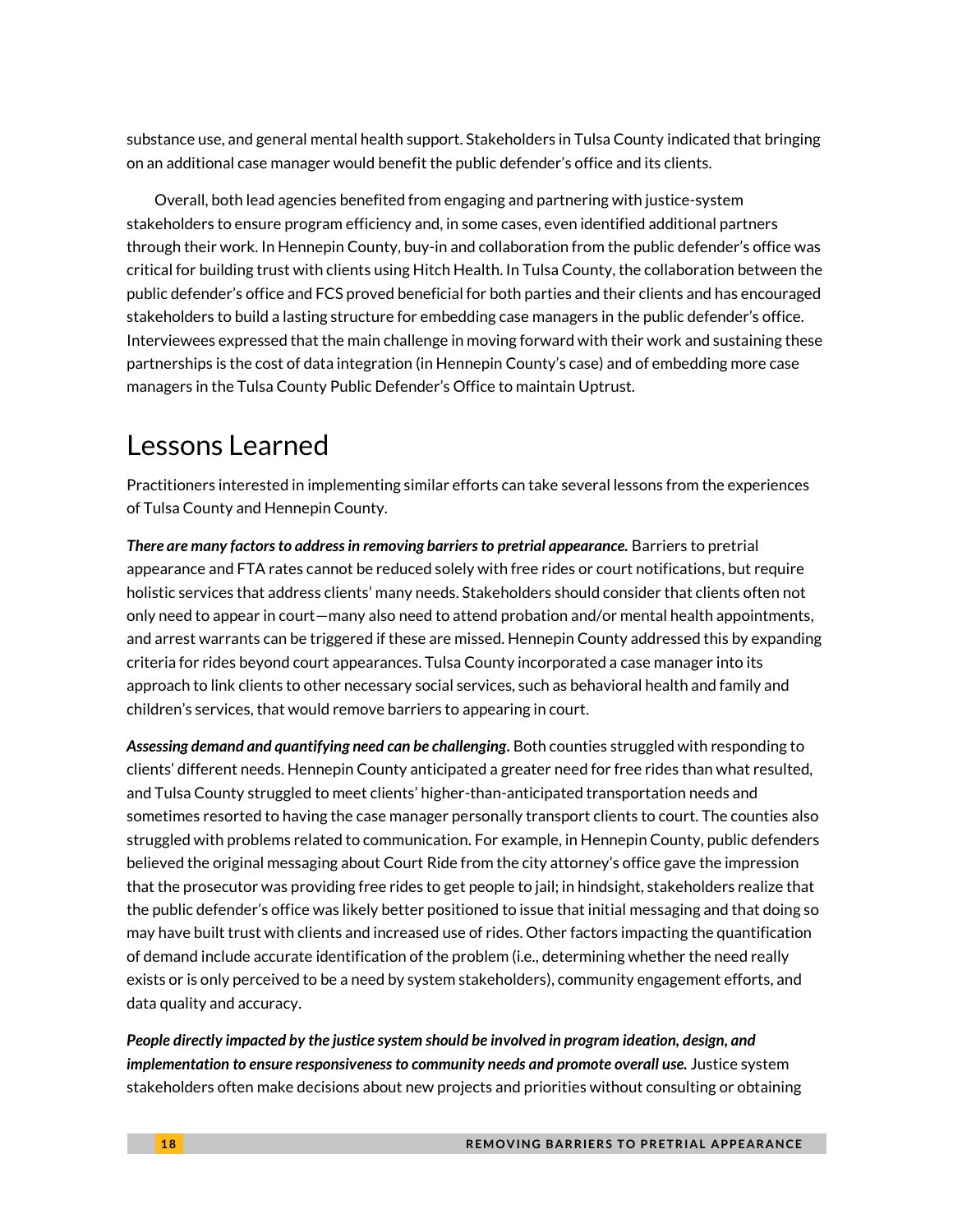input from people directly impacted by the justice system. This can result in programs and policies that do not meet the needs of the people they are intended to serve and can reduce engagement or use of services (and even lead to unintended negative outcomes.) One Hennepin County stakeholder we interviewed remarked, "In an ideal world, a project like this will come in from a community need and figuring out how do we burst that into existence. That's yet another lesson to do fact finding and engaging the community on the front end."

*New technology is challenging to navigate and implement for justice system agencies.* Tulsa County encountered challenges with the logistics of implementing a new technology, including user accessibility, data integration, and frequently changing client information (i.e., addresses and phone numbers), which created a significant workload to update records frequently. A close partnership with Uptrust helped Tulsa's stakeholders navigate many technical issues. Furthermore, Hennepin County worked with Hitch Health to adapt the technology for the justice system, and experienced significant barriers to applying the software to court data (which was unsuccessful) in a way that took advantage of the automatic scheduling of rides for clients. One Hennepin County stakeholder reflected, "There absolutely has to be sufficient exploration about the technical processes—how is this going to work, what data is needed, is the data accessible, etc. From a technological aspect it seems like a fairly simple thing to do, but it's not."

# Conclusion

In addition to being costly for jurisdictions, pretrial detention has significant impacts on the lives of people who are detained, their families, and their communities. A considerable subset of the pretrial populations in Hennepin and Tulsa Counties is detained owing to failure to appear in court, which was the impetus for the counties' interventions. Both engaged with nonsystem partners to develop innovative solutions to reduce their FTA rates and to reduce jail detention in their jurisdictions. Hennepin County partnered with Hitch Health and focused on providing transportation for court and court-related appointments, and Tulsa County partnered with Uptrust to implement a messaging tool to provide reminders, facilitate transportation (similar to Hennepin's Court Ride), and connect clients to a case manager. Both interventions were intended to reduce FTA and pretrial detention by providing transportation, court reminders, and additional support for clients of public defenders.

Both counties demonstrated that various partners were willing to contribute to making these initiatives work, with public defenders' offices playing a central role. That said, partnering with people directly impacted by the justice system is important, especially for ensuring that programs are responsive to community needs. Regarding technology, both counties found that building data capacity and integration is integral. Sustaining these initiatives will require continued collaboration with system partners, adapting to community needs to assess demand, addressing relevant barriers, and working through various data challenges.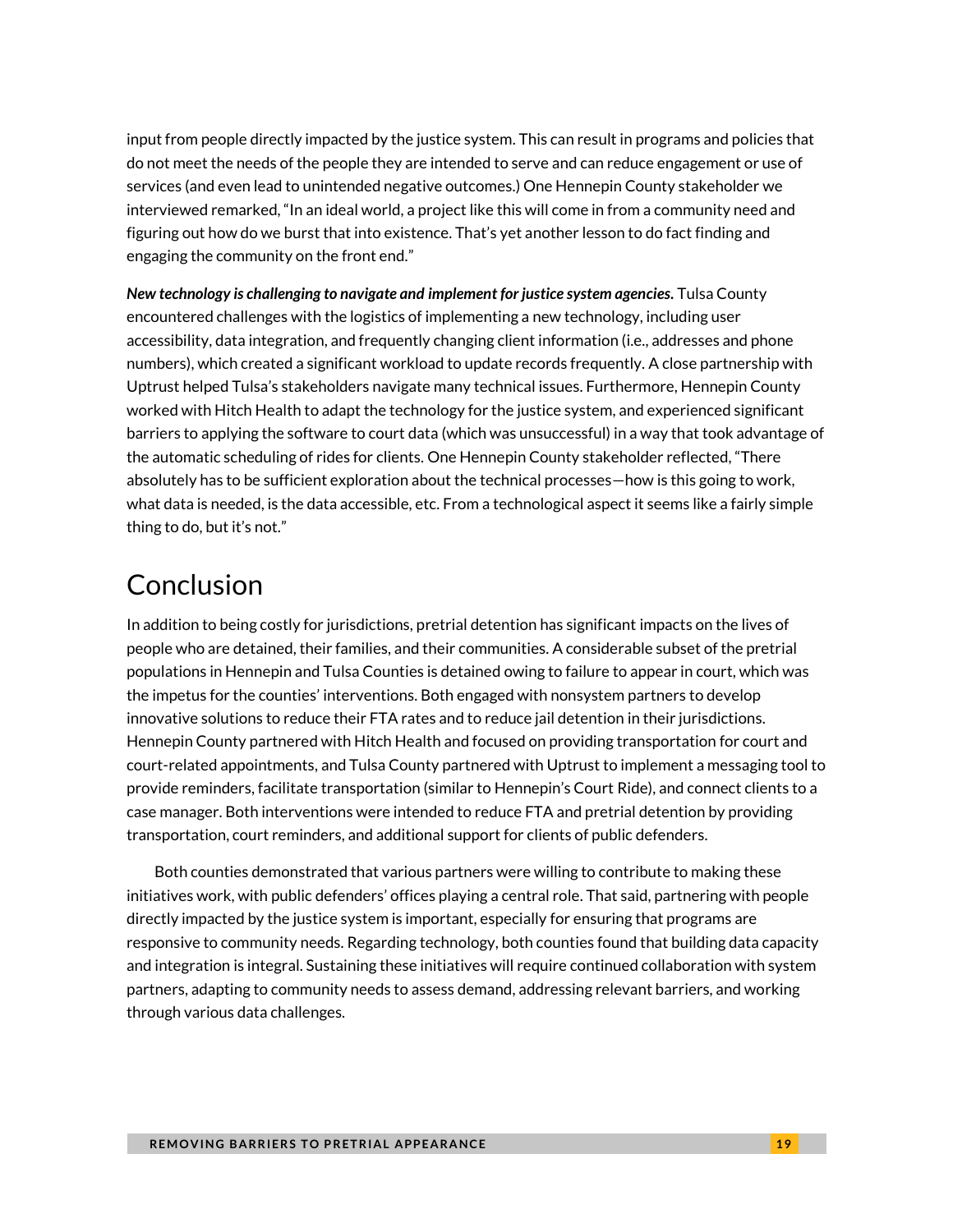### Notes

- $1$  Peter Wagner and Bernadette Rabuy, "Mass Incarceration: The Whole Pie 2016," Prison Policy Initiative, March 14, 2016[, https://www.prisonpolicy.org/reports/pie2019.html.](https://www.prisonpolicy.org/reports/pie2019.html)
- <sup>2</sup> Wendy Sawyer and Peter Wagner, "Mass Incarceration: The Whole Pie 2020," Prison Policy Initiative, March 24, 2020, [https://www.prisonpolicy.org/reports/pie2020.html.](https://www.prisonpolicy.org/reports/pie2020.html)
- $^3$  Joshua Aiken, "Era of Mass Expansion: Why State Officials Should Fight Jail Growth," Prison Policy Initiative, May 31, 2017[, https://www.prisonpolicy.org/reports/jailsovertime.html.](https://www.prisonpolicy.org/reports/jailsovertime.html)
- <sup>4</sup> Bernadette Rabuy, "Pretrial Detention Costs \$13.6 Billion Each Year," Prison Policy Initiative, February 7, 2017, [https://www.prisonpolicy.org/blog/2017/02/07/pretrial\\_cost/.](https://www.prisonpolicy.org/blog/2017/02/07/pretrial_cost/)
- <sup>5</sup> Ethan Corey and Puck Lo, "The 'Failure to Appear' Fallacy," The Appeal, January 9, 2019, [https://theappeal.org/the-failure-to-appear-fallacy/.](https://theappeal.org/the-failure-to-appear-fallacy/)
- $6$  Data drawn from Tulsa County's Innovation Fund application, not available online.
- $7$  This number was determined by matching rides based on reported race, date of birth, zip code, and offense. This is an estimate of people and not a perfect count.
- <sup>8</sup> The offense level for two rides was unknown.

### References

- Barron, William M. 1980. "Failed Appointments. Who Misses Them, Why They Are Missed, and What Can Be Done." *Primary Care* 7 (4): 563–74.
- Bernal, Daniel. 2017. "Taking the Court to the People: Real-World Solutions for Nonappearance." *Arizona Law Review* 59: 547–71.
- Bornstein, Brian H., Alan J. Tomkins, and Elizabeth M. Neely. 2011. "Reducing Courts' Failure to Appear Rate: A Procedural Justice Approach." Washington, DC: US Department of Justice.
- Cooke, Brice, Binta Zahra Diop, Alissa Fishbane, Jonathan Hayes, Aurelie Ouss, and Anuj Shah. 2018. "Using Behavioral Science to Improve Criminal Justice Outcomes: Preventing Failures to Appear in Court." Washington, DC: ideas 42, and Chicago: University of Chicago Crime Lab.
- Fishman, Nancy, Rebecca Silber, Kelsey Reid, Stephen Roberts, and Navena Chaitoo. 2017. "Report to Tulsa County Stakeholders on Jail Reduction Strategies." New York: Vera Institute of Justice.
- Heaton, Paul, Sandra Mayson, and Megan Stevenson. 2017. "The Downstream Consequences of Misdemeanor Pretrial Detention." *Stanford Law Review* 69 (3): 711–94.
- Lowenkamp, Christopher T., Marie VanNostrand, and Alexander Holsinger. 2013. "Investigating the Impact of Pretrial Detention on Sentencing Outcomes." Houston: Laura and John Arnold Foundation.
- Minneapolis City Attorney's Office. 2017. *[Results Minneapolis](http://www2.minneapolismn.gov/www/groups/public/@citycoordinator/documents/webcontent/wcmsp-200037.pdf)*. Minneapolis: Minneapolis City Attorney's Office.
- Nice, Matt. 2006. *[Court Appearance Notification System: Process and Outcome Evaluation](https://multco.us/file/26885/download)*. Multnomah County, OR: Budget Office Evaluation.
- Schnacke, Timothy R., Michael R. Jones, and Dorian M. Wilderman. 2012. "Increasing Court-Appearance Rates and Other Benefits of Live-Caller Telephone Court-Date Reminders: The Jefferson County, Colorado, FTA Pilot Project and Resulting Court Date Notification Program." *Court Review: The Journal of the American Judges Association* 48: 86–95.
- Tomkins, Alan, Brian Bornstein, Mitchel Herian, David Rosenbaum, and Elizabeth Neeley. 2012. "An Experiment in the Law: Studying a Technique to Reduce Failure to Appear in Court." *Court Review: The Journal of the American Judges Association* 48 (3): 96–106.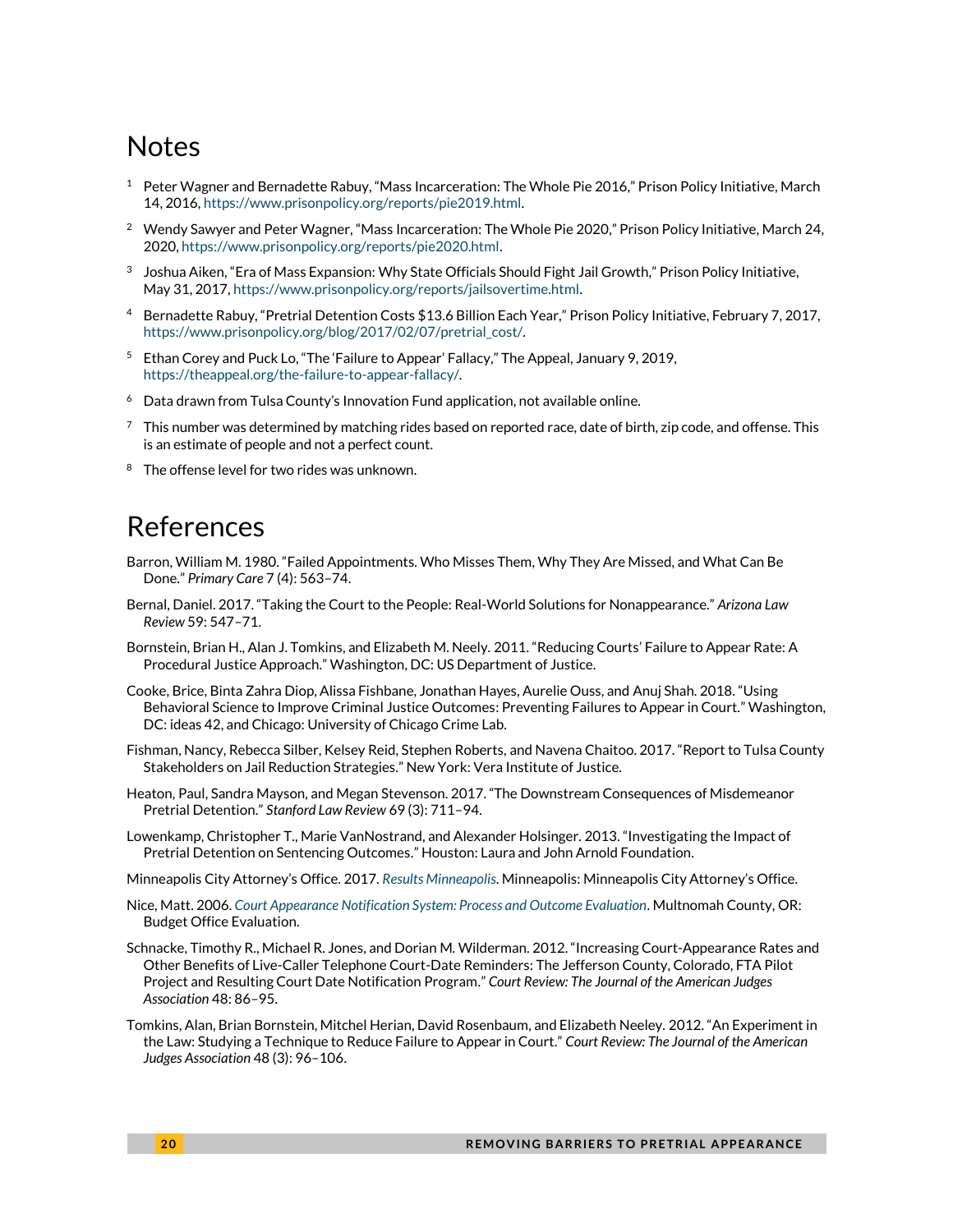- PJCC (Pretrial Justice Center for Courts). 2017. "Use of Court Date Reminder Notices to Improve Court Appearance Rates." Pretrial Justice Center for Courts.
- Zeng, Zhen. 2020. *Jail Inmates in 2018*. Washington, DC: US Department of Justice, Office of Justice Programs, Bureau of Justice Statistics.

# About the Authors

**Evelyn F. McCoy** is a training and technical assistance manager in the Urban Institute's Justice Policy Center, where she leads research, evaluation, and technical assistance related to correctional programming and practice, alternatives to incarceration, reentry, gender-responsive and traumainformed approaches in the justice system, and human trafficking.

**Azhar Gulaid** is a policy analyst in the Justice Policy Center, where she conducts research on prison conditions, behavioral health, and data-driven strategies to reduce jail populations.

**Nkechi Erondu** is a former research analyst in the Justice Policy Center. Her research focused on violence reduction, corrections and reentry, and children and families impacted by parental incarceration. She also provided technical assistance support to local jurisdictions aiming to reduce their jail use. Erondu is a current law student at Columbia Law School.

**Janeen Buck Willison** is a senior research fellow in the Justice Policy Center, where she conducts research, evaluation, and technical assistance on prison and jail reentry, specialized courts, corrections and community supervision, and juvenile justice, and leads numerous multisite mixed methods studies for local, state, and federal governments and private foundations.